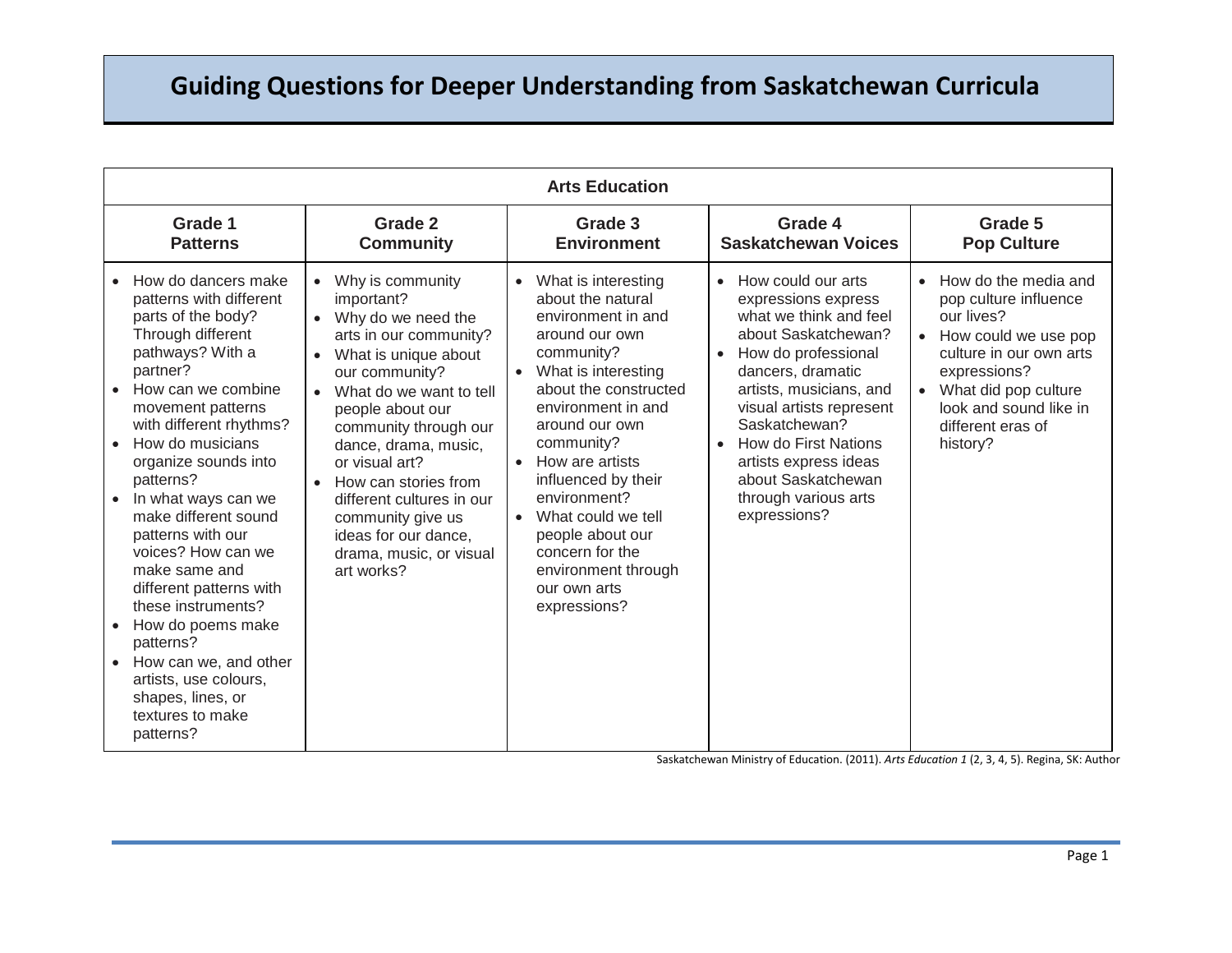| <b>Arts Education</b>                                                                                                                                                                                                                                                                                                                                                                                                                                                                                                                                                                                                                                                                                                      |                                                                                                                                                                                                                                                                                                                                                                                                                                                                                                                                                                                                                                                                                                                                                                               |                                                                                                                                                                                                                                                                                                                                                                                                                                                                                                                     |                                                                                                                                                                                                                                                                                                                                                                                                                                                                                                                                |  |  |  |  |
|----------------------------------------------------------------------------------------------------------------------------------------------------------------------------------------------------------------------------------------------------------------------------------------------------------------------------------------------------------------------------------------------------------------------------------------------------------------------------------------------------------------------------------------------------------------------------------------------------------------------------------------------------------------------------------------------------------------------------|-------------------------------------------------------------------------------------------------------------------------------------------------------------------------------------------------------------------------------------------------------------------------------------------------------------------------------------------------------------------------------------------------------------------------------------------------------------------------------------------------------------------------------------------------------------------------------------------------------------------------------------------------------------------------------------------------------------------------------------------------------------------------------|---------------------------------------------------------------------------------------------------------------------------------------------------------------------------------------------------------------------------------------------------------------------------------------------------------------------------------------------------------------------------------------------------------------------------------------------------------------------------------------------------------------------|--------------------------------------------------------------------------------------------------------------------------------------------------------------------------------------------------------------------------------------------------------------------------------------------------------------------------------------------------------------------------------------------------------------------------------------------------------------------------------------------------------------------------------|--|--|--|--|
| Grade 6<br><b>Identity</b>                                                                                                                                                                                                                                                                                                                                                                                                                                                                                                                                                                                                                                                                                                 | Grade 7<br><b>Place</b>                                                                                                                                                                                                                                                                                                                                                                                                                                                                                                                                                                                                                                                                                                                                                       | Grade 8<br><b>Social Issues</b>                                                                                                                                                                                                                                                                                                                                                                                                                                                                                     | Grade 9<br><b>Taking Action</b>                                                                                                                                                                                                                                                                                                                                                                                                                                                                                                |  |  |  |  |
| If we were to represent our<br>school or community identity,<br>what would it look and sound<br>like?<br>In what ways could our arts<br>expression show people what we<br>value?<br>How could this song, dance,<br>drama, visual art work, or film tell<br>people about our family histories<br>or cultural backgrounds?<br>In what ways does an arts<br>expression reflect the identity of<br>its creator or community?<br>How do media and pop culture<br>influence our identities and<br>choices we make about music,<br>clothing, hair styles, social<br>activities, and so on?<br>How is personal, cultural, or<br>regional identity represented in<br>dance, drama, music, or visual<br>art by Saskatchewan artists? | How have artists throughout the<br>$\bullet$<br>ages been inspired by the land<br>and their environment?<br>How have ideas about farm<br>$\bullet$<br>settlement been expressed by<br>artists in southern<br>Saskatchewan?<br>How could we represent our<br>$\bullet$<br>relationship to the land through<br>arts expressions?<br>How do First Nations dance and<br>$\bullet$<br>other art forms reflect traditional<br>relationships with the land?<br>How could our arts expressions<br>show people what our<br>environment or community<br>means to us?<br>What could our dance, music,<br>$\bullet$<br>drama, and visual art tell people<br>about our town or<br>neighbourhood?<br>How do Saskatchewan artists<br>$\bullet$<br>express a sense of place in their<br>work? | • How does inclusion and<br>exclusion affect us?<br>• How could we represent our<br>ideas about these social<br>issues in our dance, drama,<br>music, or visual art work?<br>• How do the blues, hip hop,<br>60s folk music, and other arts<br>reflect the social issues of<br>their time and place?<br>• What has been the<br>relationship between the arts<br>and social issues throughout<br>history?<br>How do Saskatchewan and<br>$\bullet$<br>Canadian artists include<br>social commentary in their<br>work? | How do artists and the arts<br>make an impact on the<br>world?<br>How have artists throughout<br>$\bullet$<br>history raised awareness<br>through the arts?<br>• How could we take action<br>on this concern through our<br>own arts expressions?<br>What is the value of the<br>arts?<br>How can we raise<br>$\bullet$<br>awareness about the value<br>of the arts in our school<br>and/or community?<br>Are there ways to create<br>partnerships with the artists<br>and others in our community<br>to highlight this topic? |  |  |  |  |

Saskatchewan Ministry of Education. (2009). *Arts Education 6* (7, 8, 9). Regina, SK: Author.

.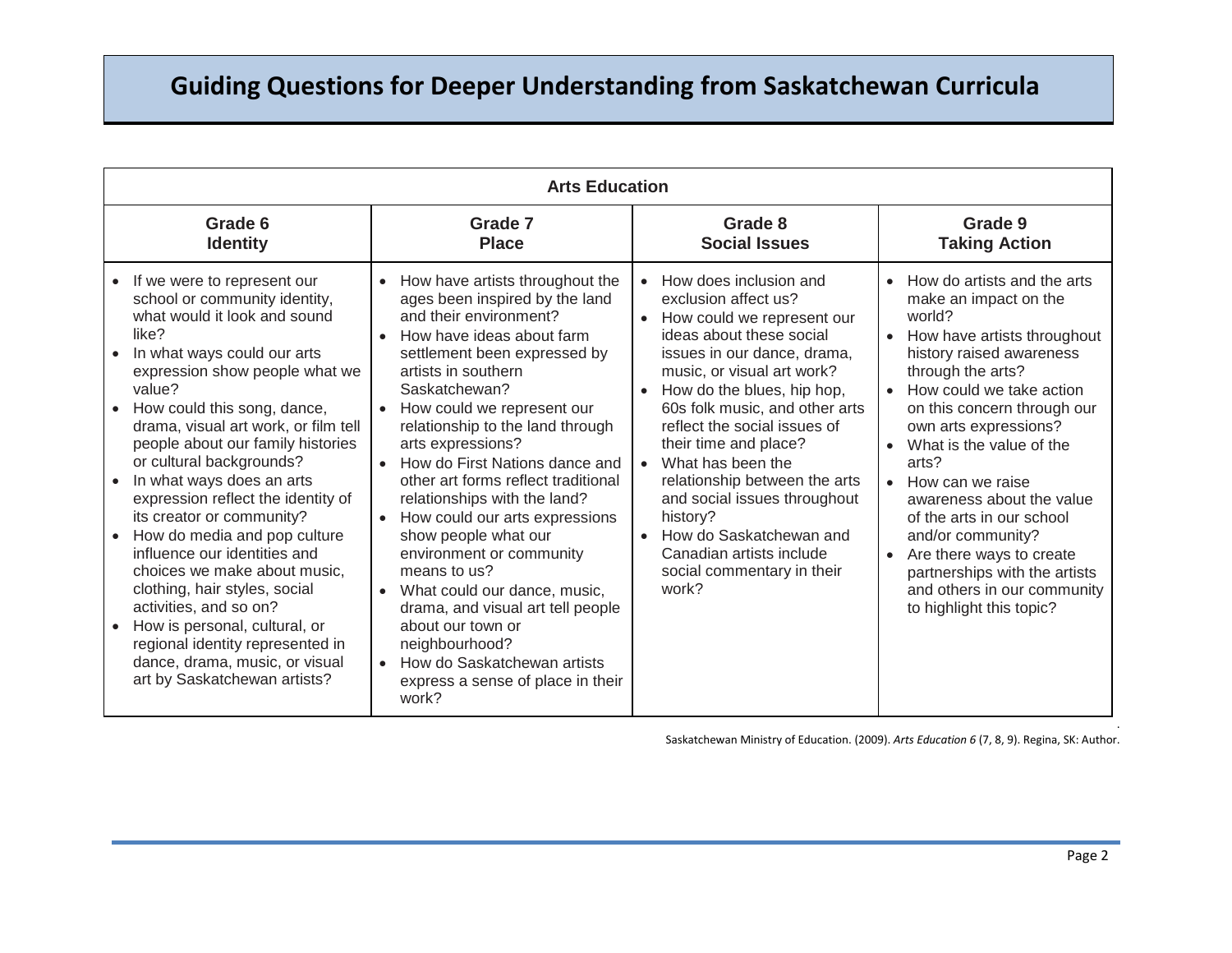#### **Career Education – Grade 6 to 9**

- How do people choose their careers? What can I do now to ensure success later in life?
- Who am I? What are my strengths and interests?
- How do I envision my life in the future and how can I control it?
- What am I learning in my life right now that will influence my future life choices?
- What occupations are available?
- How do I make work and life decisions?
- How do I know if I am happy or satisfied with my life and work balance?
- If I am not happy with my roles in life, how can I change them?

Saskatchewan Ministry of Education. (2008). *Career education 6 (7, 8, 9)*. Regina, SK: Author.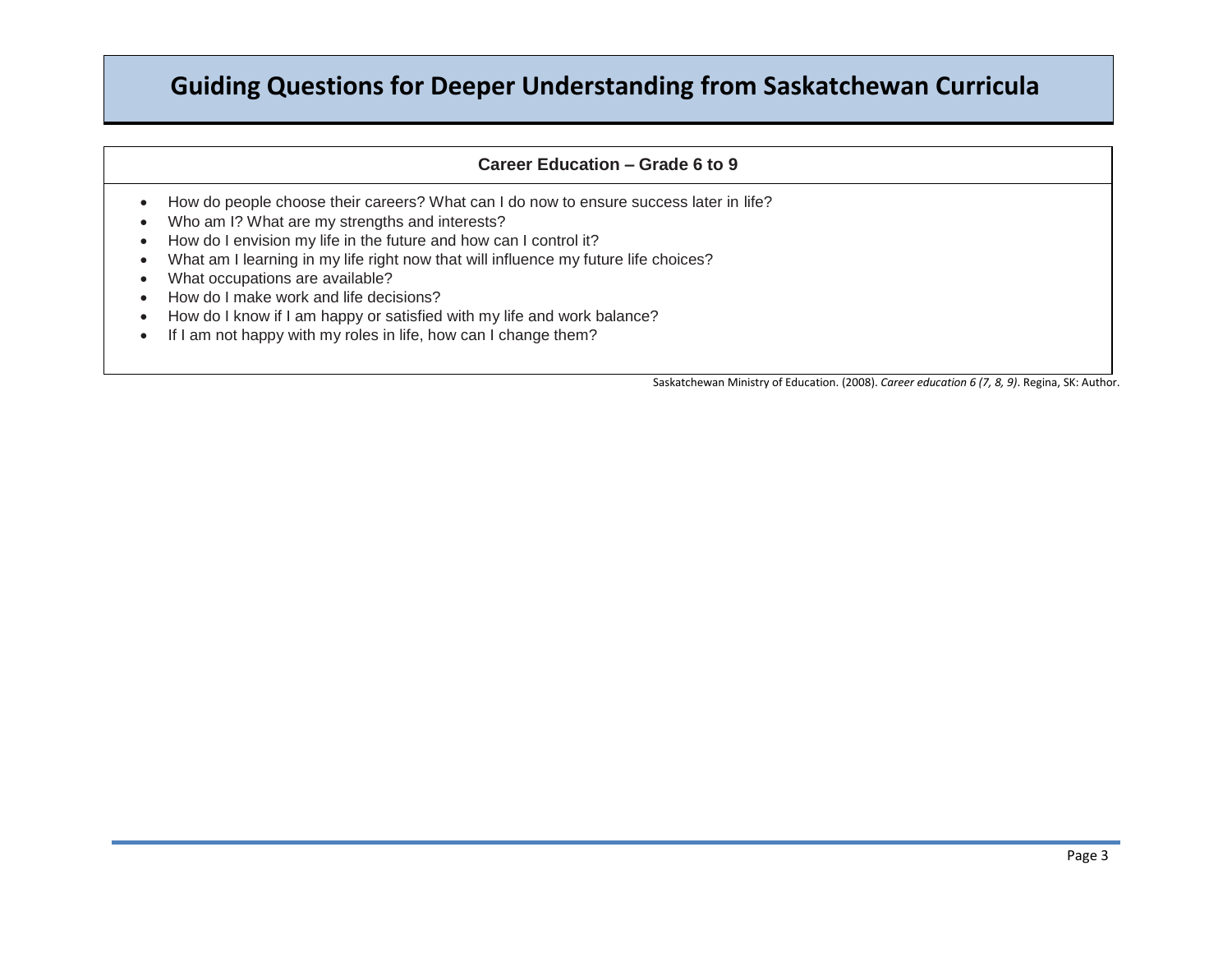| English Language Arts - Grade 1                                                                                                                                                                   |                                                                                                                                                                                                                                                                                                                                                                                                                                                                                                                                                                                                                                                                                                                                                                                                            |                                                                                                                                                                                                                                                                                                                                                                                                                                                    |                                                                                                                                                                                                                                                                                     |                                                                                                                                                                                                                                                                                                                                                                                                                                                                                                                                                                                                                                                                                                                                                                                                                  |  |  |
|---------------------------------------------------------------------------------------------------------------------------------------------------------------------------------------------------|------------------------------------------------------------------------------------------------------------------------------------------------------------------------------------------------------------------------------------------------------------------------------------------------------------------------------------------------------------------------------------------------------------------------------------------------------------------------------------------------------------------------------------------------------------------------------------------------------------------------------------------------------------------------------------------------------------------------------------------------------------------------------------------------------------|----------------------------------------------------------------------------------------------------------------------------------------------------------------------------------------------------------------------------------------------------------------------------------------------------------------------------------------------------------------------------------------------------------------------------------------------------|-------------------------------------------------------------------------------------------------------------------------------------------------------------------------------------------------------------------------------------------------------------------------------------|------------------------------------------------------------------------------------------------------------------------------------------------------------------------------------------------------------------------------------------------------------------------------------------------------------------------------------------------------------------------------------------------------------------------------------------------------------------------------------------------------------------------------------------------------------------------------------------------------------------------------------------------------------------------------------------------------------------------------------------------------------------------------------------------------------------|--|--|
| <b>Personal and</b><br>Philosophical                                                                                                                                                              | Social, Cultural, and<br><b>Historical</b>                                                                                                                                                                                                                                                                                                                                                                                                                                                                                                                                                                                                                                                                                                                                                                 | <b>Imaginative and Literary</b>                                                                                                                                                                                                                                                                                                                                                                                                                    | <b>Communicative</b>                                                                                                                                                                                                                                                                | <b>Environmental and</b><br><b>Technological</b>                                                                                                                                                                                                                                                                                                                                                                                                                                                                                                                                                                                                                                                                                                                                                                 |  |  |
| • Who am I? What does it<br>mean to be me? Who am I<br>as a person? What choices<br>are right for me? How do I<br>want others to see me?<br>What "power" do I have to<br>cause or promote change? | • What are some cultural<br>traditions that our families<br>celebrate and why? In what<br>ways are families similar<br>and different? What makes<br>a family special? What is a<br>family?<br>• What is a friend? What<br>things make a person a<br>good friend? How can we<br>help our friends? What<br>does respect look, sound,<br>feel like in my culture?<br>• Why do we need<br>transportation? How many<br>ways can we travel? What<br>kind of vehicles help us get<br>to where we want to go?<br>How can we make<br>transportation safe for us<br>and good for the<br>environment?<br>• Why do we work? What<br>kinds of jobs do people do?<br>What is involved in the<br>different jobs people do?<br>With whom do they work,<br>and how do they help<br>others? What work would I<br>like to do? | • Why do we tell stories?<br>What do stories do for us?<br>What is a true story? What<br>is a make-believe story?<br>What was the problem in<br>the story, and how was the<br>problem solved?<br>• What type of characters<br>are in stories? Who are the<br>clever characters in<br>folktales? If you were a<br>character in these folktales.<br>what would you have<br>done? If you could create a<br>perfect world, what would it<br>look like? | • Why do we need to<br>communicate?<br>• How do you communicate<br>with your family, friends,<br>teacher, people in your<br>school?<br>• How are messages<br>created, sent, and<br>received? What special<br>words describe how we<br>feel?<br>• Where do words go when<br>we talk? | • What plants and animals<br>do we find in our house, in<br>our classroom, on our<br>playground, in our yard, in<br>our gardens, on the farm,<br>in the country?<br>• Why do we need plants<br>and animals? What do<br>plants need?<br>• Why is it important to care<br>for and respect plants and<br>animals?<br>• What role does weather<br>have in our daily and<br>seasonal lives? How does<br>weather affect us? How do<br>we keep ourselves healthy<br>and safe in different kinds<br>of weather?<br>• How do our senses (I see, I<br>hear, I smell, I taste, I feel)<br>help us learn about<br>weather, plants, animals,<br>and our natural and<br>constructed worlds?<br>• What would you like to<br>learn more about in the<br>natural and constructed<br>worlds? From what are<br>common objects made? |  |  |

Saskatchewan Ministry of Education. (2010). *English language arts 1*. Regina, SK: Author.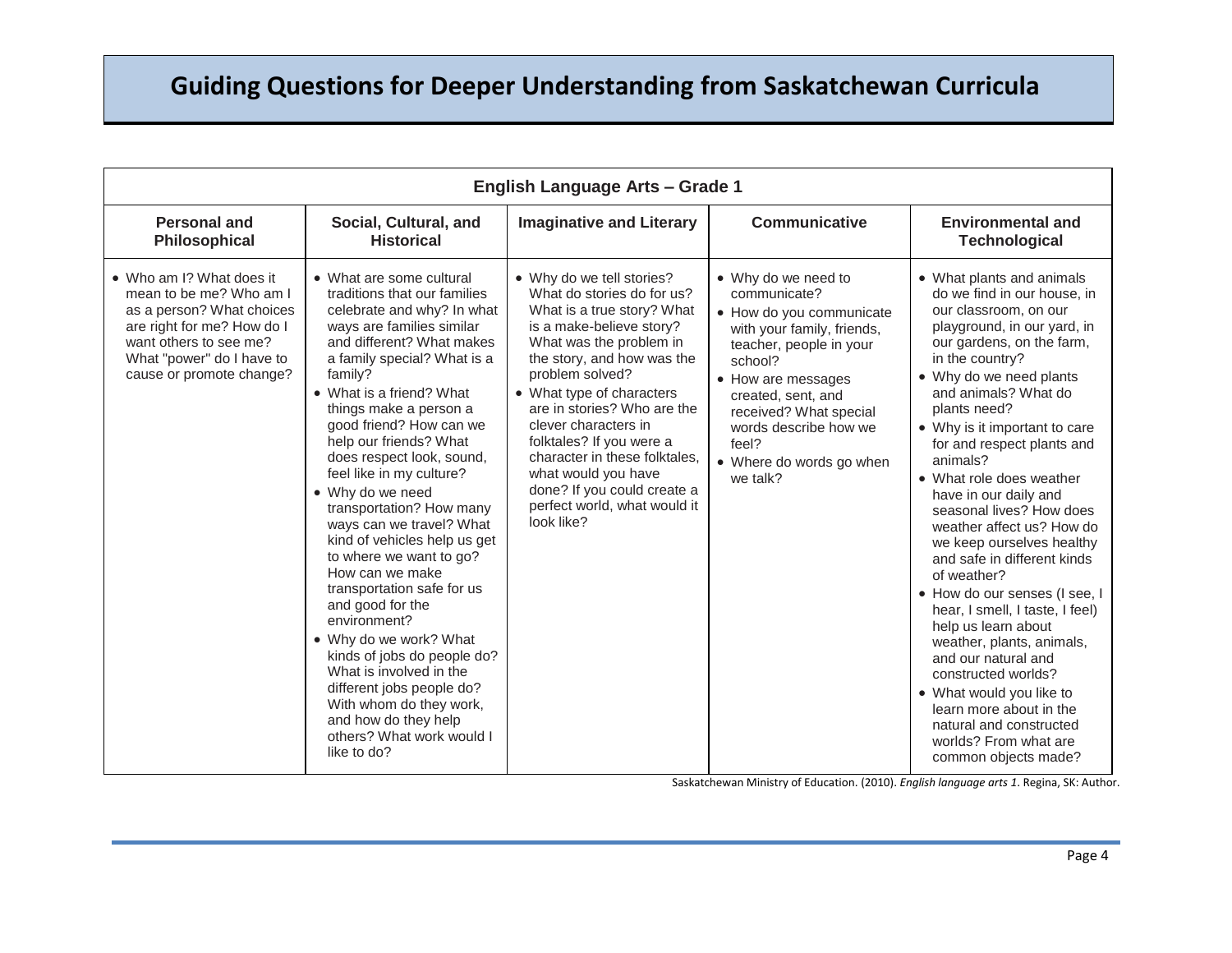| <b>English Language Arts - Grade 2</b>                                                                                                                                                                                                                                                                                                               |                                                                                                                                                                                                                                                                                                                                                                                                                                                                                                                                                                                                                                    |                                                                                                                                                                                                                                                                                                                                                                                                                                                                                                                                                  |                                                                                                                                                                                                                                                                                                                                                                                                                                                                                                                                                                                                                               |                                                                                                                                                                                                                                                                                                                                                                                                                                                                                                                                                                                                                                   |  |  |
|------------------------------------------------------------------------------------------------------------------------------------------------------------------------------------------------------------------------------------------------------------------------------------------------------------------------------------------------------|------------------------------------------------------------------------------------------------------------------------------------------------------------------------------------------------------------------------------------------------------------------------------------------------------------------------------------------------------------------------------------------------------------------------------------------------------------------------------------------------------------------------------------------------------------------------------------------------------------------------------------|--------------------------------------------------------------------------------------------------------------------------------------------------------------------------------------------------------------------------------------------------------------------------------------------------------------------------------------------------------------------------------------------------------------------------------------------------------------------------------------------------------------------------------------------------|-------------------------------------------------------------------------------------------------------------------------------------------------------------------------------------------------------------------------------------------------------------------------------------------------------------------------------------------------------------------------------------------------------------------------------------------------------------------------------------------------------------------------------------------------------------------------------------------------------------------------------|-----------------------------------------------------------------------------------------------------------------------------------------------------------------------------------------------------------------------------------------------------------------------------------------------------------------------------------------------------------------------------------------------------------------------------------------------------------------------------------------------------------------------------------------------------------------------------------------------------------------------------------|--|--|
| <b>Personal and</b><br>Philosophical                                                                                                                                                                                                                                                                                                                 | Social, Cultural, and<br><b>Historical</b>                                                                                                                                                                                                                                                                                                                                                                                                                                                                                                                                                                                         | <b>Imaginative and Literary</b>                                                                                                                                                                                                                                                                                                                                                                                                                                                                                                                  | Communicative                                                                                                                                                                                                                                                                                                                                                                                                                                                                                                                                                                                                                 | <b>Environmental and</b><br><b>Technological</b>                                                                                                                                                                                                                                                                                                                                                                                                                                                                                                                                                                                  |  |  |
| • What type of friend shall<br>we be? How shall we treat<br>our friends? How can we<br>be better friends?<br>• How do we feel when we<br>do something for the first<br>time? How are others'<br>feelings the same or<br>different from mine?<br>$\bullet$ How do I know if an<br>experience or situation is<br>right for me? Is safe? Is<br>healthy? | • What makes a community?<br>• What places,<br>building/homes, people/<br>workers, neighbours,<br>events, and languages do<br>we find in our community?<br>• How are other communities<br>the same/ different from<br>our community? How were<br>communities the<br>same/different in the past?<br>• Why do all the different<br>types of people make a<br>community interesting?<br>• How can we contribute to<br>our community in a positive<br>way? What special<br>community events are<br>celebrated in communities<br>in our province and<br>country?<br>• How can we build a strong<br>community that includes<br>everyone? | • What tales have repeated<br>patterns (e.g., three), and<br>why do they use these<br>patterns?<br>• What can we learn from<br>traditional tales?<br>• How is a "true" tale<br>different from a folk tale? If<br>the tale continues, what do<br>you think would happen<br>next? How could we tell a<br>tale to teach someone<br>something we have<br>learned?<br>• What is your idea of a good<br>story? If you were to write<br>the author or illustrator,<br>what would you tell him or<br>her about the tale? Why<br>would this be important? | In what ways and why do<br>$\bullet$<br>people keep in touch with<br>one another? How can<br>people listen to and show<br>empathy with others?<br>• What do we see and hear<br>in the mass media? How<br>do they affect us? Others?<br>• What commercials do you<br>like/dislike on television?<br>Why?<br>• How do common features<br>such as price, places to<br>buy, reasons to buy, and<br>exaggeration work in<br>commercials? Are<br>commercials effective?<br>How do they affect you?<br>Others?<br>• What is your technological<br>footprint? What is your<br>online presence? What<br>sites do you go to and<br>why? | • From where does the wind<br>come? How can we explain<br>the wind? In what ways<br>does the wind help people?<br>Frighten people? Destroy<br>things?<br>• Why is water important to<br>people, animals, plants?<br>What is the role of<br>technology in water<br>conservation?<br>What do we<br>know/want/need to know<br>about animals? Why are<br>some animals pets and<br>others wild? How do<br>humans and animals<br>coexist? How have<br>technological advances<br>had an impact on animals'<br>habitats?<br>What impact do we have<br>on animals' habitat?<br>• How can we describe and<br>represent where things<br>are? |  |  |

Saskatchewan Ministry of Education. (2010). *English language arts 2*. Regina, SK: Author.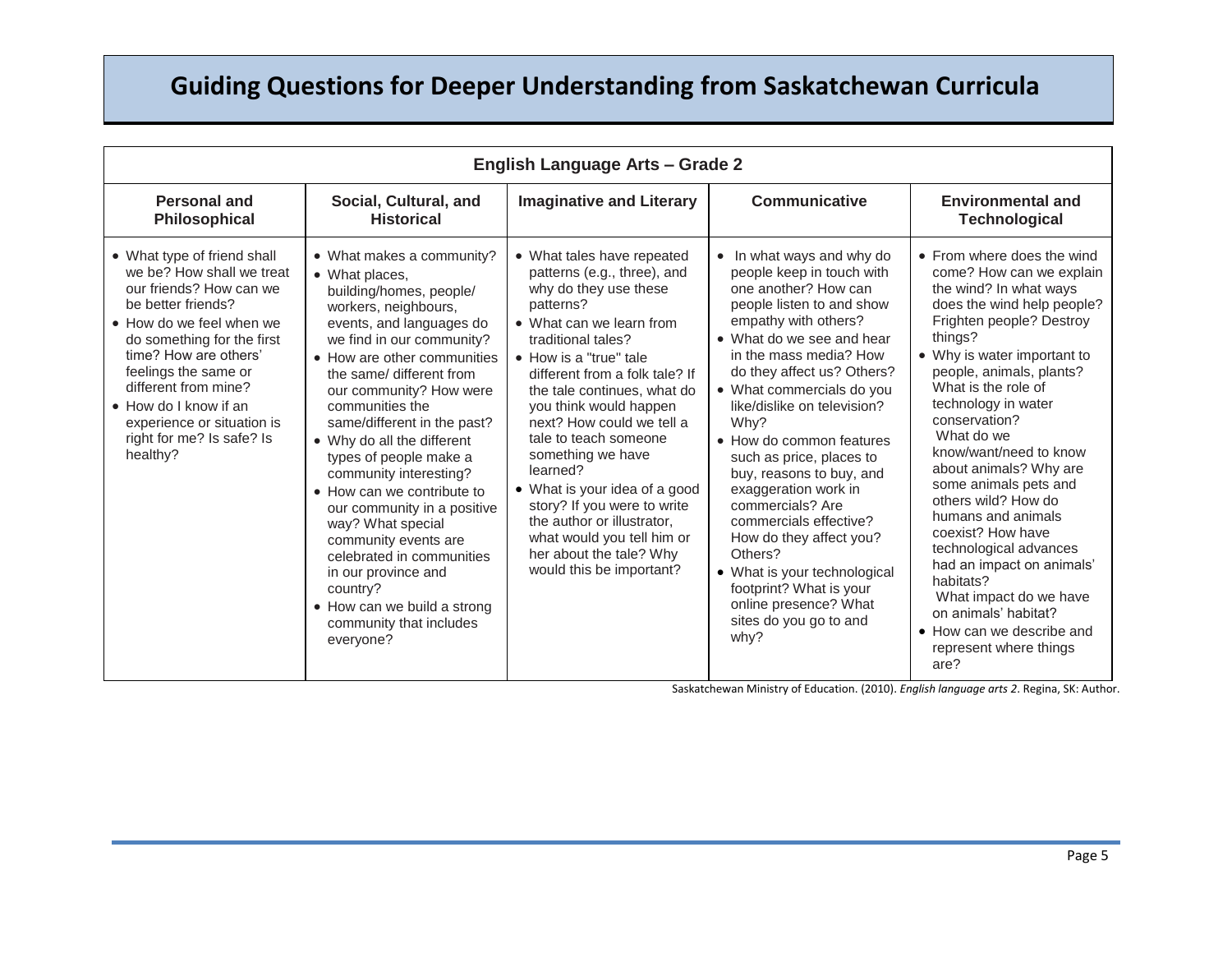| <b>English Language Arts - Grade 3</b>                                                                                                                                                                                                                                                                                                                                                                                                                                                                                                                                                                                                                                                                                                                                                                                                                                                |                                                                                                                                                                                                                                                                                                                                                                                                                                                                                                                                                                                                                                                                |                                                                                                                                                                                                                                                                                                                                                                                                                                                                                            |                                                                                                                                                                                                                                                                                                                                                                                                                                                                                                                                                                                                                                                                                                                                                                                                                                     |                                                                                                                                                                                                                                                                                                                                                                                                                                                                                                                                                                                                                                                                                                                                                                                                                                                                                                                                                  |  |  |
|---------------------------------------------------------------------------------------------------------------------------------------------------------------------------------------------------------------------------------------------------------------------------------------------------------------------------------------------------------------------------------------------------------------------------------------------------------------------------------------------------------------------------------------------------------------------------------------------------------------------------------------------------------------------------------------------------------------------------------------------------------------------------------------------------------------------------------------------------------------------------------------|----------------------------------------------------------------------------------------------------------------------------------------------------------------------------------------------------------------------------------------------------------------------------------------------------------------------------------------------------------------------------------------------------------------------------------------------------------------------------------------------------------------------------------------------------------------------------------------------------------------------------------------------------------------|--------------------------------------------------------------------------------------------------------------------------------------------------------------------------------------------------------------------------------------------------------------------------------------------------------------------------------------------------------------------------------------------------------------------------------------------------------------------------------------------|-------------------------------------------------------------------------------------------------------------------------------------------------------------------------------------------------------------------------------------------------------------------------------------------------------------------------------------------------------------------------------------------------------------------------------------------------------------------------------------------------------------------------------------------------------------------------------------------------------------------------------------------------------------------------------------------------------------------------------------------------------------------------------------------------------------------------------------|--------------------------------------------------------------------------------------------------------------------------------------------------------------------------------------------------------------------------------------------------------------------------------------------------------------------------------------------------------------------------------------------------------------------------------------------------------------------------------------------------------------------------------------------------------------------------------------------------------------------------------------------------------------------------------------------------------------------------------------------------------------------------------------------------------------------------------------------------------------------------------------------------------------------------------------------------|--|--|
| <b>Personal and</b><br>Philosophical                                                                                                                                                                                                                                                                                                                                                                                                                                                                                                                                                                                                                                                                                                                                                                                                                                                  | Social, Cultural, and<br><b>Historical</b>                                                                                                                                                                                                                                                                                                                                                                                                                                                                                                                                                                                                                     | <b>Imaginative and Literary</b>                                                                                                                                                                                                                                                                                                                                                                                                                                                            | <b>Communicative</b>                                                                                                                                                                                                                                                                                                                                                                                                                                                                                                                                                                                                                                                                                                                                                                                                                | <b>Environmental and</b><br><b>Technological</b>                                                                                                                                                                                                                                                                                                                                                                                                                                                                                                                                                                                                                                                                                                                                                                                                                                                                                                 |  |  |
| • What are we really like?<br>What are we like when<br>nobody is watching? How<br>do we define our "inner<br>self"?<br>• "The only way to have a<br>friend is to be one." What<br>does this mean? How do<br>we figure out what is<br>important to us and to<br>others? What causes us to<br>feel proud of ourselves?<br>How do we learn from<br>experience? When we are<br>feeling really confident,<br>what things do we imagine<br>ourselves doing?<br>• What does "family" mean?<br>How is "home" different<br>from "house"? How can we<br>support others including our<br>family members?<br>• How do children across the<br>country play, work, travel,<br>explore, and celebrate their<br>cultures? Why do people<br>celebrate? How do festivals<br>and celebrations bring<br>people together? How do<br>we support and celebrate<br>each other?<br>• What are some challenges? | • How do we create<br>community? Who lives<br>there and why? How and<br>why is our community<br>unique? What is the<br>same/different in city or<br>town living and country<br>living? What makes our<br>community interesting to<br>visit? How does our<br>community contribute to<br>Saskatchewan and our<br>country? What makes other<br>communities in other areas<br>of Canada and the world<br>interesting to visit?<br>• How might people<br>(children) have lived in our<br>community in the past?<br>• How can we positively<br>interact with others? How<br>do we effectively<br>communicate, negotiate,<br>and respect different points<br>of view? | • What lessons do tales<br>teach? Why do characters<br>in stories act the way they<br>do?<br>• How have we faced<br>problems similar to those in<br>stories? Do we ever get<br>personally involved with or<br>feel strongly about a<br>character?<br>• What is a stereotype?<br>Where do we see<br>stereotypes? What can be<br>done to change them?<br>• How can stories sometimes<br>stereotype people?<br>• How are our lives like a<br>story? How would we write<br>our future stories? | • What form of<br>communication - visual<br>oral, writing, or multimedia<br>- works best to get our<br>ideas across? How do<br>people use words to<br>describe what they see,<br>hear, smell, taste, and feel?<br>• Where do common<br>expressions and idioms<br>come from? Why do we use<br>them?<br>• What forms of<br>communication were used<br>in the past? How can a<br>word be used positively or<br>negatively (e.g., tone,<br>emphasis, placement in<br>sentence)? How do people<br>"use" the mass media?<br>How do the mass media<br>"use" people? What do food<br>advertisements sell, and<br>how honest are they about<br>their product?<br>• What communication<br>strategies can we use to<br>improve relationships in the<br>classroom? What do<br>agreements/<br>disagreements look like,<br>sound like, feel like? | • Are plants necessary to our<br>world? What are the<br>characteristics of life cycles<br>of living things? How does<br>the life cycle affect us and<br>other animals and plants?<br>How and why aresome<br>plants considered sacred?<br>• How are structures and<br>materials/ objects (e.g.,<br>buildings, bicycles) made?<br>How do their parts work<br>together? How does their<br>design help us use them<br>and protect them from the<br>forces of nature? How does<br>geography and geology<br>affect the design of<br>structures and<br>materials/objects? What<br>can we learn about the<br>past?<br>• Why is it important to<br>respect our natural<br>resources and<br>environment?<br>• Why and how do things<br>move? What do muscles<br>do? What can magnets do?<br>How does wind work?<br>• What is soil? Of what is<br>soil made? Is soil living?<br>How do plants, animals and<br>humans use soil? Why is<br>soil so important? |  |  |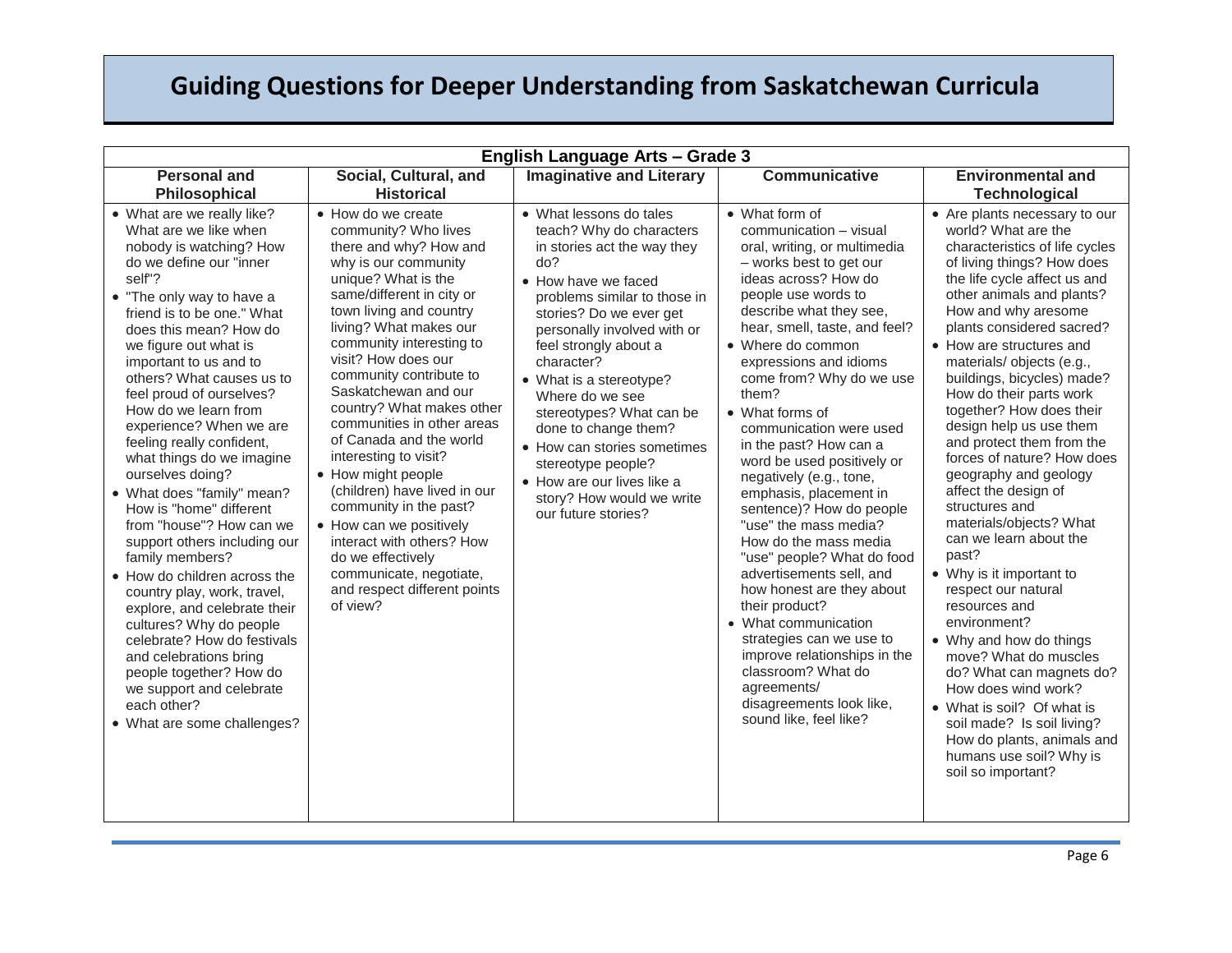| <b>English Language Arts - Grade 4</b>                                                                                                                                                                                                                                                                                                                                                                                               |                                                                                                                                                                                                                                                                                                                                                                                                                                                                                            |                                                                                                                                                                                                                                                                                                                                                                                                                                                                                                                                                                                                                                                                                                           |                                                                                                                                                                                                                                                                                                                                                                                                                                                                                                                                                                                                                                                                                 |                                                                                                                                                                                                                                                                                                                                                                                                                                                                                                                                                                                                                                                                                                                                                                              |  |  |
|--------------------------------------------------------------------------------------------------------------------------------------------------------------------------------------------------------------------------------------------------------------------------------------------------------------------------------------------------------------------------------------------------------------------------------------|--------------------------------------------------------------------------------------------------------------------------------------------------------------------------------------------------------------------------------------------------------------------------------------------------------------------------------------------------------------------------------------------------------------------------------------------------------------------------------------------|-----------------------------------------------------------------------------------------------------------------------------------------------------------------------------------------------------------------------------------------------------------------------------------------------------------------------------------------------------------------------------------------------------------------------------------------------------------------------------------------------------------------------------------------------------------------------------------------------------------------------------------------------------------------------------------------------------------|---------------------------------------------------------------------------------------------------------------------------------------------------------------------------------------------------------------------------------------------------------------------------------------------------------------------------------------------------------------------------------------------------------------------------------------------------------------------------------------------------------------------------------------------------------------------------------------------------------------------------------------------------------------------------------|------------------------------------------------------------------------------------------------------------------------------------------------------------------------------------------------------------------------------------------------------------------------------------------------------------------------------------------------------------------------------------------------------------------------------------------------------------------------------------------------------------------------------------------------------------------------------------------------------------------------------------------------------------------------------------------------------------------------------------------------------------------------------|--|--|
| <b>Personal and</b><br>Philosophical                                                                                                                                                                                                                                                                                                                                                                                                 | Social, Cultural, and<br><b>Historical</b>                                                                                                                                                                                                                                                                                                                                                                                                                                                 | <b>Imaginative and Literary</b>                                                                                                                                                                                                                                                                                                                                                                                                                                                                                                                                                                                                                                                                           | <b>Communicative</b>                                                                                                                                                                                                                                                                                                                                                                                                                                                                                                                                                                                                                                                            | <b>Environmental and</b><br><b>Technological</b>                                                                                                                                                                                                                                                                                                                                                                                                                                                                                                                                                                                                                                                                                                                             |  |  |
| • How and why do we and<br>our families help each<br>other? How do we express<br>our thoughts, feelings, and<br>appreciation for others?<br>• How important are other<br>people in our lives? What<br>are the challenges and joys<br>of friendship? What type of<br>people make good friends?<br>How do we show loyalty to<br>our friends? How do we<br>resolve conflict?<br>• What does it mean to be a<br>"team" member or player? | • What is Saskatchewan like<br>(location, origin, people,<br>plants, wildlife, weather,<br>landforms)? What makes<br>Saskatchewan unique?<br>Why are people proud to<br>be from Saskatchewan?<br>How could we as<br>photographers or artists<br>show our feelings for<br>Saskatchewan?<br>• What was Saskatchewan<br>like 100/150/500 years<br>ago? How do the families<br>we are growing up in<br>compare to the families our<br>parents, grandparents, or<br>other relatives grew up in? | • How do traditional<br>narratives and tales teach<br>us lessons about living<br>wisely? If we lived long,<br>long ago, how would we<br>explain how or why<br>something came to be the<br>way it is?<br>• How do we use stories to<br>teach children important<br>lessons today?<br>• Why do folk tales use<br>animals? How do animals<br>used as characters in<br>traditional narratives and<br>tales act like humans and<br>teach us lessons?<br>• What is the difference<br>between a scientific<br>explanation and a legend<br>that explains nature?<br>• What is humour? What role<br>does humour have in our<br>lives? How is humour<br>effectively used in<br>traditional narratives and<br>tales? | • What is communication?<br>How can we send<br>messages with words?<br>Without words? Which is<br>more effective? For what<br>purposes do we<br>communicate?<br>• Are there certain messages<br>that are better suited to<br>particular media or<br>mediums?<br>• What is true? What is the<br>difference between a true<br>story and a fictional story?<br>When is a fictional story<br>true and a "true" story<br>fictional?<br>• Whose stories are being<br>told and read and why?<br>How do our points of view,<br>perceptions, and<br>experiences affect our<br>interpretation and telling of<br>stories? How can we best<br>communicate with others to<br>avoid conflict? | • What do we and others<br>gain by paying close<br>attention to nature? What<br>can we learn from nature?<br>• What do people need to<br>live? What things do<br>people often want but not<br>truly need?<br>• How do animals use the<br>environment to fulfill their<br>needs? What is the human<br>impact on animals, plants,<br>and the environment?<br>What are the most<br>important lessons that<br>Canadians need to learn<br>about plants, animals and<br>the constructed and natural<br>environments? Why?<br>• How do light and sound<br>affect us day to day? Why<br>can humans not see in the<br>dark? Why can some<br>animals see in the dark?<br>• What are the spiritual<br>dimensions of our<br>connections to the<br>environment (land, water,<br>and sky)? |  |  |

Saskatchewan Ministry of Education. (2010). *English language arts 4*. Regina, SK: Author.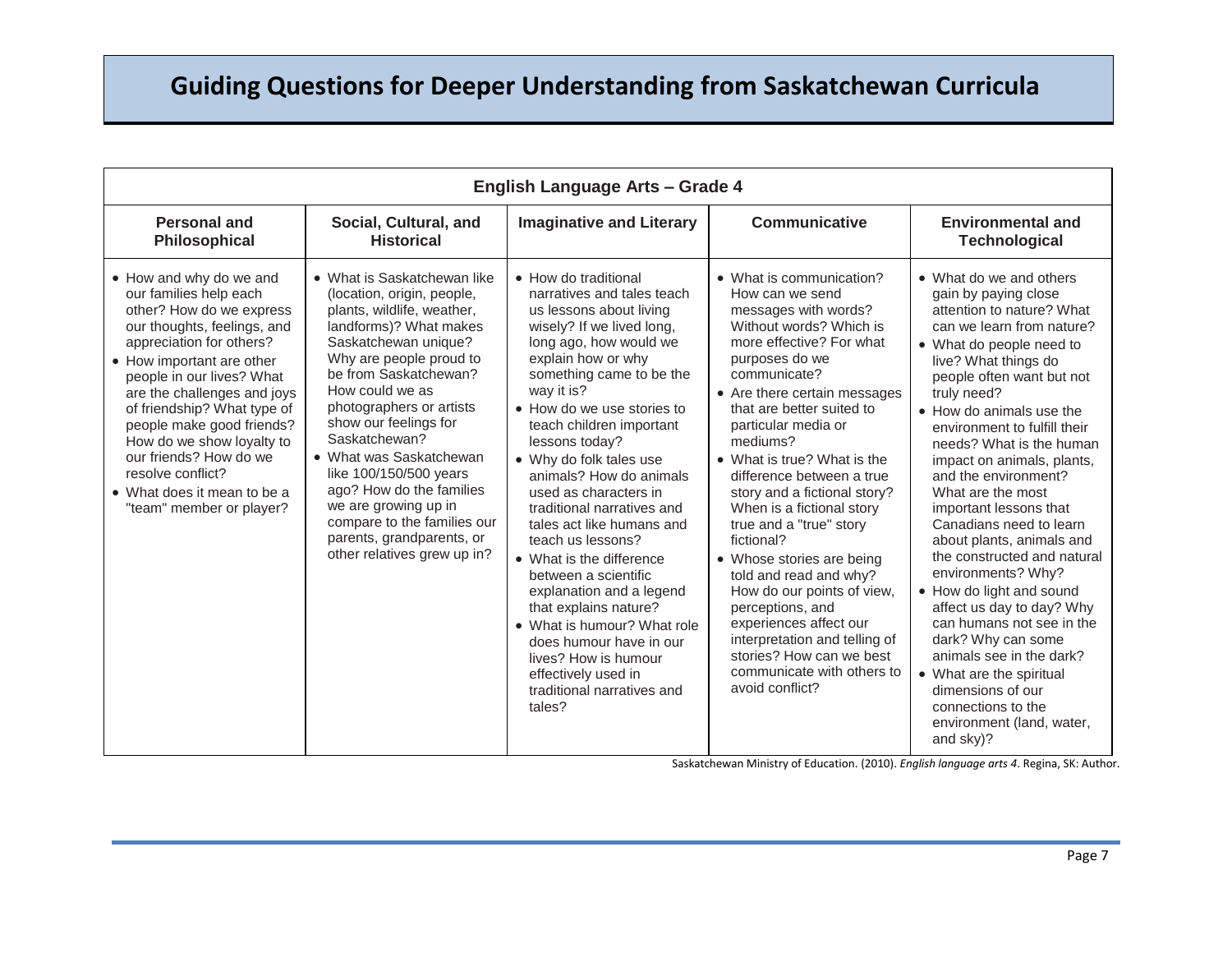| <b>English Language Arts - Grade 5</b>                                                                                                                                                                                                                                                                                                                                                                                                                                                                                                                                                                                                                                                                                                                                                                                                                                                           |                                                                                                                                                                                                                                                                                                                                                                                                                                                                                                                                                                                                                                                                                                                                                                        |                                                                                                                                                                                                                                                                                                                                                                                                                                                                                                                                                                                                                                                                                                                                                                                                                                      |                                                                                                                                                                                                                                                                                                                                                                                                                                                                                                                                                                                                                                                                                                                                                                            |                                                                                                                                                                                                                                                                                                                                                                                                                                                                                                                                                                                                                                                                                                                                                                                                                                                                                          |  |  |
|--------------------------------------------------------------------------------------------------------------------------------------------------------------------------------------------------------------------------------------------------------------------------------------------------------------------------------------------------------------------------------------------------------------------------------------------------------------------------------------------------------------------------------------------------------------------------------------------------------------------------------------------------------------------------------------------------------------------------------------------------------------------------------------------------------------------------------------------------------------------------------------------------|------------------------------------------------------------------------------------------------------------------------------------------------------------------------------------------------------------------------------------------------------------------------------------------------------------------------------------------------------------------------------------------------------------------------------------------------------------------------------------------------------------------------------------------------------------------------------------------------------------------------------------------------------------------------------------------------------------------------------------------------------------------------|--------------------------------------------------------------------------------------------------------------------------------------------------------------------------------------------------------------------------------------------------------------------------------------------------------------------------------------------------------------------------------------------------------------------------------------------------------------------------------------------------------------------------------------------------------------------------------------------------------------------------------------------------------------------------------------------------------------------------------------------------------------------------------------------------------------------------------------|----------------------------------------------------------------------------------------------------------------------------------------------------------------------------------------------------------------------------------------------------------------------------------------------------------------------------------------------------------------------------------------------------------------------------------------------------------------------------------------------------------------------------------------------------------------------------------------------------------------------------------------------------------------------------------------------------------------------------------------------------------------------------|------------------------------------------------------------------------------------------------------------------------------------------------------------------------------------------------------------------------------------------------------------------------------------------------------------------------------------------------------------------------------------------------------------------------------------------------------------------------------------------------------------------------------------------------------------------------------------------------------------------------------------------------------------------------------------------------------------------------------------------------------------------------------------------------------------------------------------------------------------------------------------------|--|--|
| <b>Personal and</b><br>Philosophical                                                                                                                                                                                                                                                                                                                                                                                                                                                                                                                                                                                                                                                                                                                                                                                                                                                             | Social, Cultural, and<br><b>Historical</b>                                                                                                                                                                                                                                                                                                                                                                                                                                                                                                                                                                                                                                                                                                                             | Imaginative and<br>Literary                                                                                                                                                                                                                                                                                                                                                                                                                                                                                                                                                                                                                                                                                                                                                                                                          | <b>Communicative</b>                                                                                                                                                                                                                                                                                                                                                                                                                                                                                                                                                                                                                                                                                                                                                       | <b>Environmental and</b><br><b>Technological</b>                                                                                                                                                                                                                                                                                                                                                                                                                                                                                                                                                                                                                                                                                                                                                                                                                                         |  |  |
| • What are our personal<br>strengths? How can we<br>use these strengths to<br>make the world a better<br>place? What are our<br>personal goals and how<br>will we reach these goals?<br>Who do we admire most<br>and why? What are the<br>traits of admirable people?<br>What are the rewards and<br>challenges of working<br>together?<br>• Where do our beliefs come<br>from? Are they fair, just,<br>moral?<br>• What are prejudices and<br>racism? What happens to<br>team work, community,<br>and equality when we<br>have biases and<br>prejudices? In what ways<br>can these ways of thinking<br>hurt everyone in our<br>communities? What have<br>we (or could we have)<br>done about it? What is<br>worth fighting for?<br>• What are the marks of a<br>true hero? What causes<br>people to act heroically?<br>How do heroes sacrifice<br>themselves for others?<br>Could we be heroes? | • What does "fair" mean?<br>Can "fair" be different for<br>different people?<br>• What are our rights and<br>freedoms? What are our<br>responsibilities? How do<br>our responsibilities go<br>hand-in-hand with our<br>rights and freedoms?<br>• What does being<br>"Canadian" mean? What<br>makes us proud to be<br>Canadian? How does<br>Canada work? Why do we<br>have government and<br>laws? How has our<br>heritage shaped the<br>people that we have<br>become?<br>• Why is it important for a<br>country to have a symbol<br>or symbols that people<br>around the world<br>recognize?<br>• How does Canada work<br>(structure and components<br>of government)? Why<br>have government?<br>• How has our heritage<br>shaped the people that we<br>have become? | • How are different cultures<br>reflected through their<br>stories? What are the<br>important stories of<br>Canada? How do these<br>stories reflect our<br>heritage?<br>• What are the<br>characteristics of a good<br>story? What are the<br>characteristics of historical<br>fiction? How does<br>historical fiction help us<br>learn about life and people<br>in Canada's past?<br>• What is mystery? What<br>are the characteristics of a<br>mystery? Can mysteries<br>be solved? What are the<br>unsolved mysteries from<br>history? Some mysteries<br>in nature? Why do stories<br>of mystery in history and in<br>nature challenge and<br>intrigue us? What<br>mysterious phenomena<br>would we like to explore?<br>• How do stories help us<br>understand ourselves and<br>others? What stories still<br>have not been told? | • What messages do<br>images and words<br>communicate in texts such<br>as flyers, promotional mail,<br>magazines<br>advertisements, product<br>packaging, DVDs,<br>television, and websites?<br>Who created and<br>produced these<br>messages? Why? Who is<br>the intended audience?<br>How could the message<br>be delivered in a fair way?<br>• How do resources such as<br>calendars, flyers, coupons,<br>promotional mail,<br>magazines, menus, ads,<br>product packaging, and<br>websites inform, entertain,<br>and influence audiences?<br>Who is included? Who is<br>left out? Whose story and<br>values are included?<br>Whose story and values<br>are left out? How might<br>these messages be used<br>to manipulate people?<br>What is effective<br>advertising? | • What are the short- and<br>long-term effects of our<br>energy use on the<br>environment? What impact<br>does human use of energy<br>and natural resources<br>have on Canadian society<br>and the environment?<br>What are the advantages<br>and disadvantages of<br>using renewable energy<br>sources as opposed to<br>non-renewable sources?<br>How can we contribute to<br>a cleaner, healthier<br>environment?<br>• What impact does weather<br>have on a society and its<br>people? What weather-<br>related technological<br>innovations and products<br>have been developed by<br>various cultures in<br>response to Canadian<br>weather conditions?<br>• How do buildings reflect<br>our environment, culture,<br>and communities? What<br>are the forces that<br>structures built by either<br>people or creatures in<br>nature have to withstand.<br>and how do they do this? |  |  |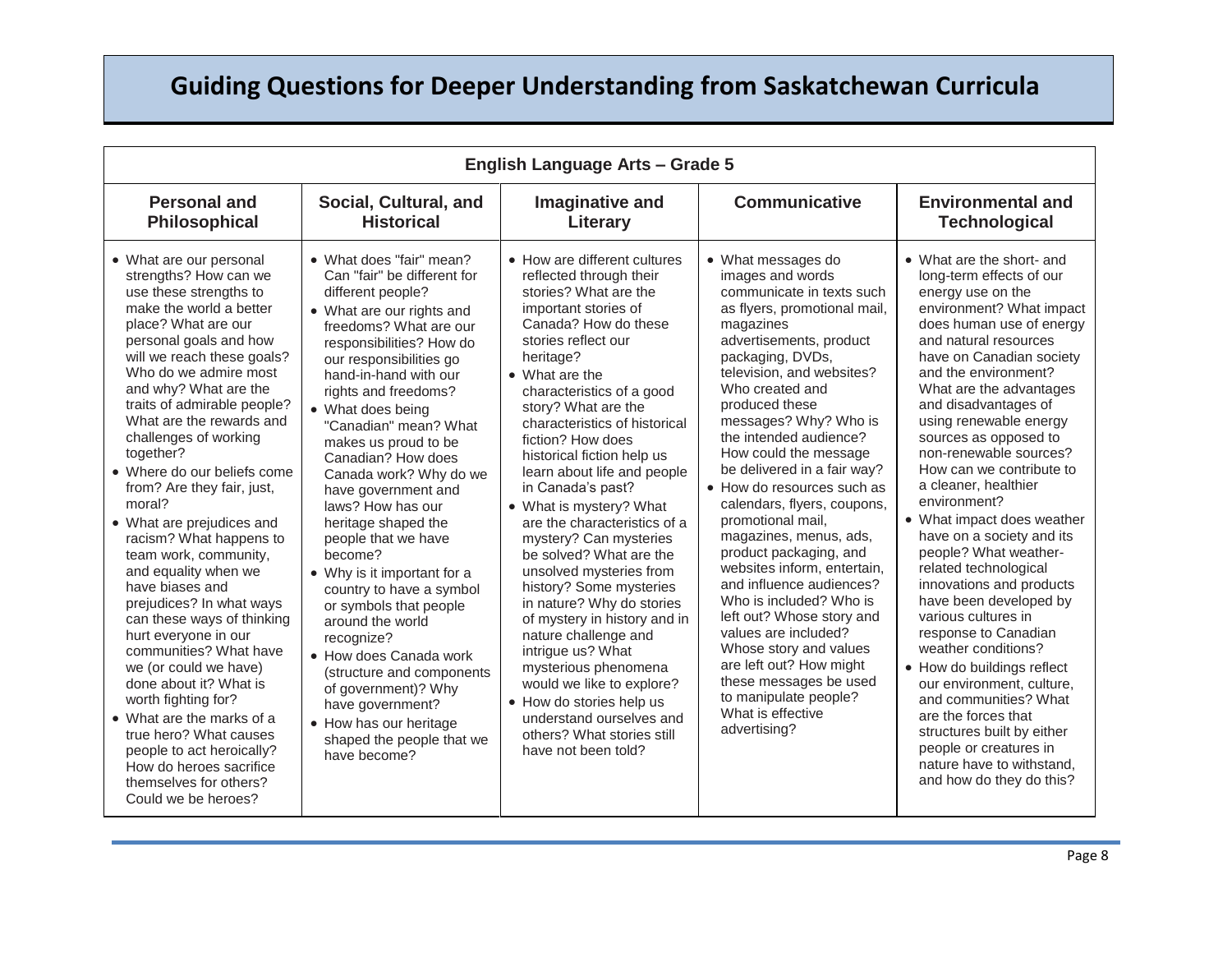| Social, Cultural, and<br><b>Historical</b><br>• How can we honour<br>Canada's history, people,<br>and natural resources?<br>• What do artifacts tell us<br>about early civilizations?<br>• How can we and others<br>contribute to our country<br>and make a difference in<br>the lives of others? How<br>can we contribute to our<br>community?<br>• What types of issues or<br>problems might<br>communities and people<br>face? What issues or<br>problems might people in<br>Canada face? How can we<br>work to make Canada a<br>better country for all its<br>citizens? | <b>Communicative</b><br>• What characteristics and<br>techniques are used in<br>humourous stories<br>(character, setting,<br>dialogue, problem )?<br>• What are the<br>characteristics of historical<br>fiction? How does<br>historical fiction help us<br>learn about life and<br>characters in early<br>Canada? If it is "fiction,"<br>what "truths" are in it? | <b>Environmental and</b><br><b>Technological</b><br>• How can our choices<br>affect our overall health?<br>What are the beneficial<br>and harmful effects of<br>technological innovations<br>on human organ systems? |
|-----------------------------------------------------------------------------------------------------------------------------------------------------------------------------------------------------------------------------------------------------------------------------------------------------------------------------------------------------------------------------------------------------------------------------------------------------------------------------------------------------------------------------------------------------------------------------|-------------------------------------------------------------------------------------------------------------------------------------------------------------------------------------------------------------------------------------------------------------------------------------------------------------------------------------------------------------------|----------------------------------------------------------------------------------------------------------------------------------------------------------------------------------------------------------------------|
|-----------------------------------------------------------------------------------------------------------------------------------------------------------------------------------------------------------------------------------------------------------------------------------------------------------------------------------------------------------------------------------------------------------------------------------------------------------------------------------------------------------------------------------------------------------------------------|-------------------------------------------------------------------------------------------------------------------------------------------------------------------------------------------------------------------------------------------------------------------------------------------------------------------------------------------------------------------|----------------------------------------------------------------------------------------------------------------------------------------------------------------------------------------------------------------------|

Saskatchewan Ministry of Education. (2010). *English language arts 5*. Regina, SK: Author.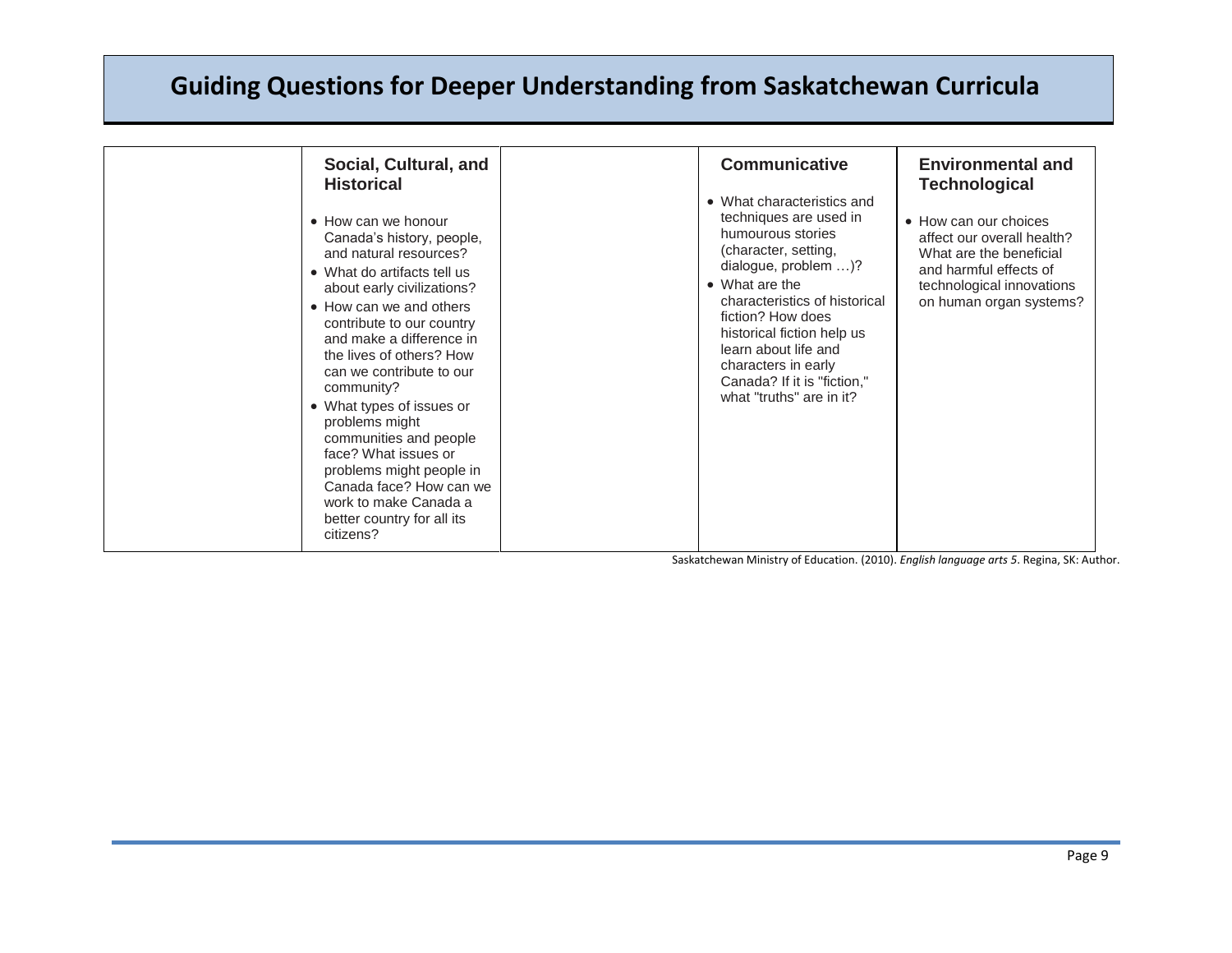| <b>English Language Arts - Grade 6</b>                                                                                                                                                                                                                                                                                                                                                               |                                                                                                                                                                                                                                                                                                                                                                                                                                                                                                        |                                                                                                                                                                                                                                                                                                                                  |                                                                                                                                                                                                                                                                                                                                                                                                                                                                                                                                                                                                         |                                                                                                                                                                                                                                                                                                                                                                             |                                                                                                                                                                                                                                                                                                                                                                                                                                                                                        |
|------------------------------------------------------------------------------------------------------------------------------------------------------------------------------------------------------------------------------------------------------------------------------------------------------------------------------------------------------------------------------------------------------|--------------------------------------------------------------------------------------------------------------------------------------------------------------------------------------------------------------------------------------------------------------------------------------------------------------------------------------------------------------------------------------------------------------------------------------------------------------------------------------------------------|----------------------------------------------------------------------------------------------------------------------------------------------------------------------------------------------------------------------------------------------------------------------------------------------------------------------------------|---------------------------------------------------------------------------------------------------------------------------------------------------------------------------------------------------------------------------------------------------------------------------------------------------------------------------------------------------------------------------------------------------------------------------------------------------------------------------------------------------------------------------------------------------------------------------------------------------------|-----------------------------------------------------------------------------------------------------------------------------------------------------------------------------------------------------------------------------------------------------------------------------------------------------------------------------------------------------------------------------|----------------------------------------------------------------------------------------------------------------------------------------------------------------------------------------------------------------------------------------------------------------------------------------------------------------------------------------------------------------------------------------------------------------------------------------------------------------------------------------|
| <b>Growing Up</b><br>(Personal and<br>Philosophical)                                                                                                                                                                                                                                                                                                                                                 | <b>Messages</b><br>(Communicative)                                                                                                                                                                                                                                                                                                                                                                                                                                                                     | Tales - Heroes,<br>Deeds, and<br><b>Wonders</b><br>(Imaginative &<br>Literary)                                                                                                                                                                                                                                                   | <b>Taking Flight</b><br>(Environmental and<br>Technological)                                                                                                                                                                                                                                                                                                                                                                                                                                                                                                                                            | <b>Peace &amp; Conflict</b><br>(Social, Cultural, and<br>Historical;<br>Communicative)                                                                                                                                                                                                                                                                                      | <b>Going the Distance</b><br>(Personal and<br>Philosophical:<br>Social, Cultural, and<br>Historical)                                                                                                                                                                                                                                                                                                                                                                                   |
| • What are some of the<br>changes and<br>challenges that you<br>are facing?<br>• How have others<br>dealt with these<br>changes and<br>challenges?<br>• When do you feel<br>most confident about<br>yourself and your<br>place in the world?<br>• What can difficult<br>situations teach you<br>about yourself?<br>• What are the<br>challenges that you<br>will have to deal with<br>in the future? | • What forms of<br>technology are used<br>to communicate with<br>others and to gain<br>information?<br>• What is your most<br>effective way of telling<br>your story or getting<br>your message<br>across?<br>• What role do media<br>such as photographs,<br>the Internet, and<br>person-to-person<br>contact play in your<br>communication?<br>• How do artists<br>communicate their<br>messages through<br>the arts?<br>• What role does<br>advertising play in<br>communicating and<br>persuading? | • What are the qualities<br>of a good or well-told<br>story?<br>• What do these tales<br>teach us about other<br>people, times, and<br>places?<br>• What do these tales<br>teach us about<br>ourselves?<br>• How do these tales<br>help us see our own<br>gifts and potential,<br>and inspire us to fight<br>for our own causes? | • How can birds.<br>insects, bats, kites,<br>planes, and rockets<br>fly? Can people fly?<br>(How do living things<br>and flying devices<br>achieve lift,<br>movement, and<br>control? Why can we<br>not fly an airplane to<br>the moon?)<br>• How can we explore<br>and learn about<br>space? (What<br>technologies have<br>been developed to<br>find out about space?<br>How do people on<br>Earth gather<br>information about<br>space? What have<br>we learned about<br>space?)<br>• What have we<br>accomplished through<br>space exploration?<br>(What is needed to<br>travel & live in<br>space?) | • What role does peace<br>play in your life?<br>What brings peace<br>and happiness in our<br>lives?<br>• What skills are<br>needed to resolve<br>conflicts and disputes<br>peacefully?<br>• What is the role of the<br>peacemaker?<br>• What are our rights<br>and our<br>responsibilities in<br>supporting peace?<br>• What can people<br>learn by resolving<br>conflicts? | • What are some things<br>that you have<br>achieved so far in<br>your life, and why do<br>you consider them<br>achievements?<br>• What personal goals<br>would you like to<br>attain? How will you<br>share your successes<br>with your family and<br>the larger<br>community?<br>• How have others met<br>personal challenges,<br>set goals, and tried to<br>achieve their<br>"personal best"?<br>• What can you learn<br>about yourself when<br>you try to do your<br>personal best? |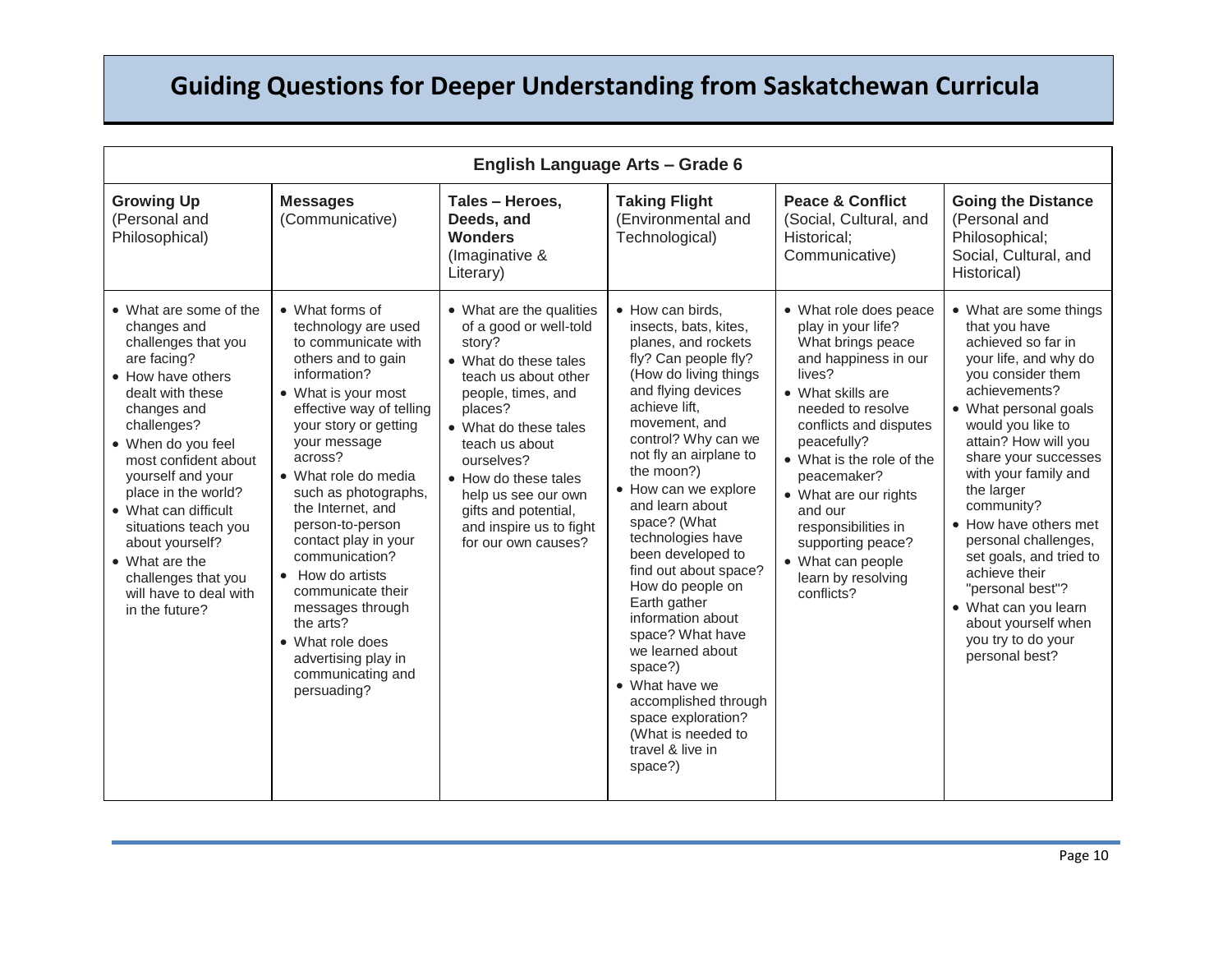|  | <b>Taking Flight</b><br>(Environmental and<br>Technological)                                                               |  |
|--|----------------------------------------------------------------------------------------------------------------------------|--|
|  | How has the<br>exploration of<br>space changed<br>people's lives on<br>Earth? How will<br>space be used in the<br>future?) |  |

Saskatchewan Ministry of Education. (2008). *English language arts 6*. Regina, SK: Author.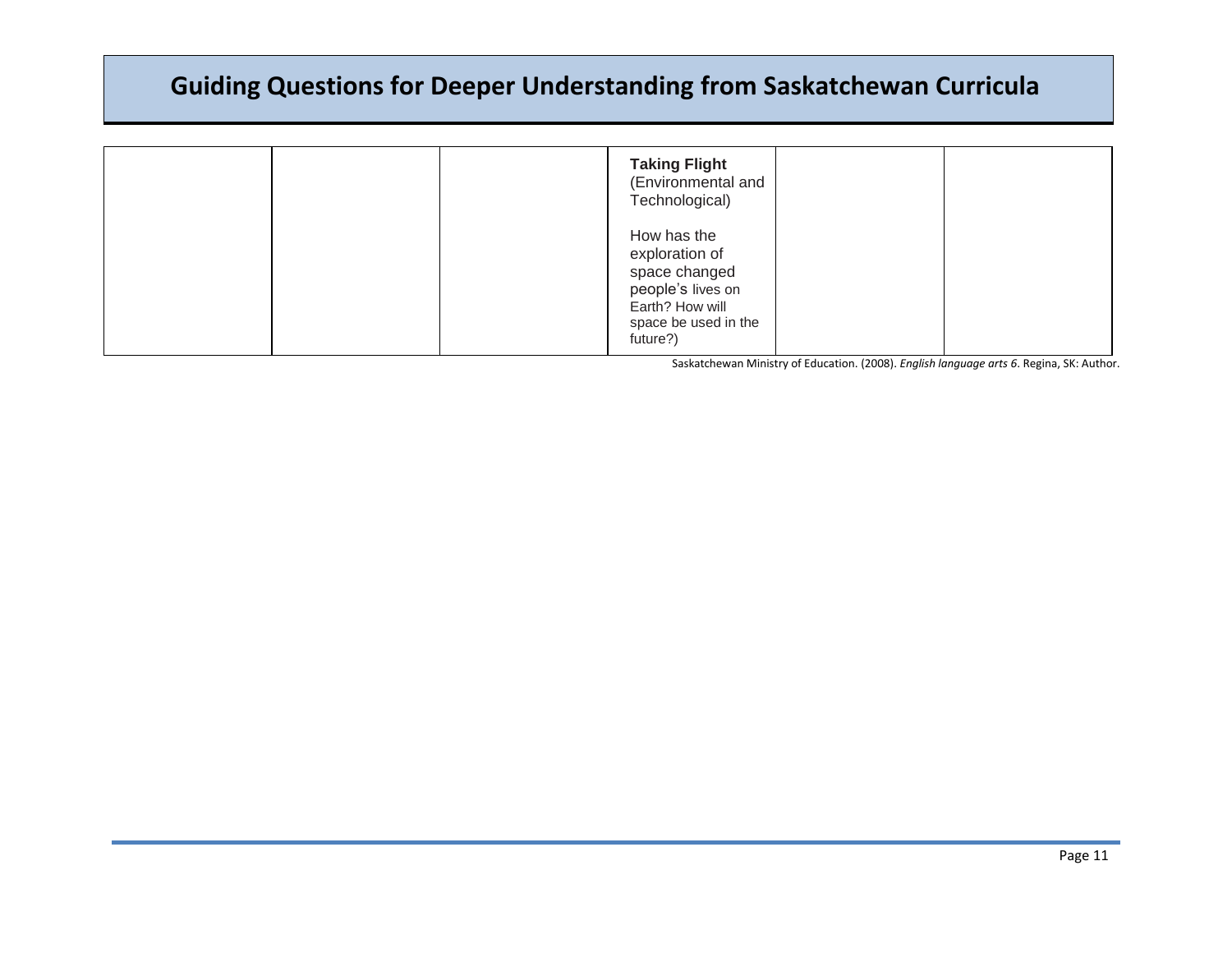| <b>English Language Arts - Grade 7</b>                                                                                                                                                                                                                                                                                                                                                                                                                                                              |                                                                                                                                                                                                                                                                                                                                                                                                                                                                             |                                                                                                                                                                                                                                                                                   |                                                                                                                                                                                                                                                                                                                                                   |                                                                                                                                                                                                                                                                                                                                                                                                                                                       |                                                                                                                                                                                                                                                                                                                                                                                                                                        |
|-----------------------------------------------------------------------------------------------------------------------------------------------------------------------------------------------------------------------------------------------------------------------------------------------------------------------------------------------------------------------------------------------------------------------------------------------------------------------------------------------------|-----------------------------------------------------------------------------------------------------------------------------------------------------------------------------------------------------------------------------------------------------------------------------------------------------------------------------------------------------------------------------------------------------------------------------------------------------------------------------|-----------------------------------------------------------------------------------------------------------------------------------------------------------------------------------------------------------------------------------------------------------------------------------|---------------------------------------------------------------------------------------------------------------------------------------------------------------------------------------------------------------------------------------------------------------------------------------------------------------------------------------------------|-------------------------------------------------------------------------------------------------------------------------------------------------------------------------------------------------------------------------------------------------------------------------------------------------------------------------------------------------------------------------------------------------------------------------------------------------------|----------------------------------------------------------------------------------------------------------------------------------------------------------------------------------------------------------------------------------------------------------------------------------------------------------------------------------------------------------------------------------------------------------------------------------------|
| <b>Participating and</b><br><b>Giving Our Personal</b><br><b>Best</b> (Personal and<br>Philosophical)                                                                                                                                                                                                                                                                                                                                                                                               | Doing Our Part for<br><b>Planet Earth</b><br>(Environmental and<br>Technological)                                                                                                                                                                                                                                                                                                                                                                                           | <b>Mysteries, Uncanny</b><br>Incidents, and<br><b>Unusual</b><br><b>Happenings</b><br>(Imaginative &<br>Literary)                                                                                                                                                                 | <b>Voices Through the</b><br>$Ages -$<br><b>Reconstructing the</b><br>Past (Social, Cultural,<br>and Historical:<br>Environmental &<br>Technological)                                                                                                                                                                                             | Lighten Up! - On<br>the Funny Side<br>(Communicative)                                                                                                                                                                                                                                                                                                                                                                                                 | <b>Finding the Courage</b><br>(Personal and<br>Philosophical)                                                                                                                                                                                                                                                                                                                                                                          |
| • Who do you admire<br>and respect? Why?<br>• When are you at your<br>best? What are you<br>doing?<br>• What would happen if<br>you used all of your<br>natural talent?<br>• What makes<br>participating in an<br>activity appealing?<br>• When and how does<br>an activity or<br>challenge bring out<br>the best in you?<br>• What do you need<br>from others to do your<br>personal best?<br>• Are you currently<br>doing your best?<br>What do you need to<br>do so you will have<br>no regrets? | • How do we depend<br>on the environment?<br>• What are some<br>problems facing the<br>environment?<br>• What do you think will<br>happen to the<br>environment during<br>your lifetime?<br>• Of all the ways that<br>we may be doing<br>harm to the Earth,<br>which concerns you<br>most?<br>• Why should people<br>care about the<br>environment?<br>• What are some things<br>that you and your<br>peers can do to show<br>your respect and care<br>for the environment? | • What are some of the<br>unsolved mysteries<br>and unexplained<br>events of our world?<br>• Why do people find<br>mysteries<br>fascinating?<br>• What is there about<br>people that lead them<br>to pursue a mystery?<br>• What makes a good<br>mystery story, play, or<br>poem? | • What was life like for<br>people in the past?<br>• How do scientists and<br>historians reconstruct<br>past lives of people?<br>What is important for<br>us to know about the<br>deeds and actions of<br>people who lived in<br>other times and<br>places?<br>• What lessons can we<br>learn from<br>reconstructing the<br>past lives of people? | • Do we sometimes<br>take life too<br>seriously?<br>• What makes<br>something funny to<br>one person and not<br>funny at all to<br>someone else?<br>• Why do people laugh<br>when they have<br>heard a good joke or<br>story of<br>misadventure?<br>• How do words, punch<br>lines, visuals,<br>movements.<br>gestures, and facial<br>expressions create<br>humour?<br>• Why is humour often<br>a matter of individual<br>or community<br>preference? | • When have you<br>needed courage in<br>your life?<br>• Do you believe that<br>you have the ability to<br>do anything you want<br>to do in life?<br>• Do you have a vision<br>for your future?<br>• What can we learn<br>about courage from<br>characters, both real<br>and fictional, who<br>triumph through<br>determination, talent,<br>or strength?<br>• Is it courageous<br>sometimes to simply<br>decide not to do<br>something? |

Saskatchewan Ministry of Education. (2008). *English language arts 7*. Regina, SK: Author.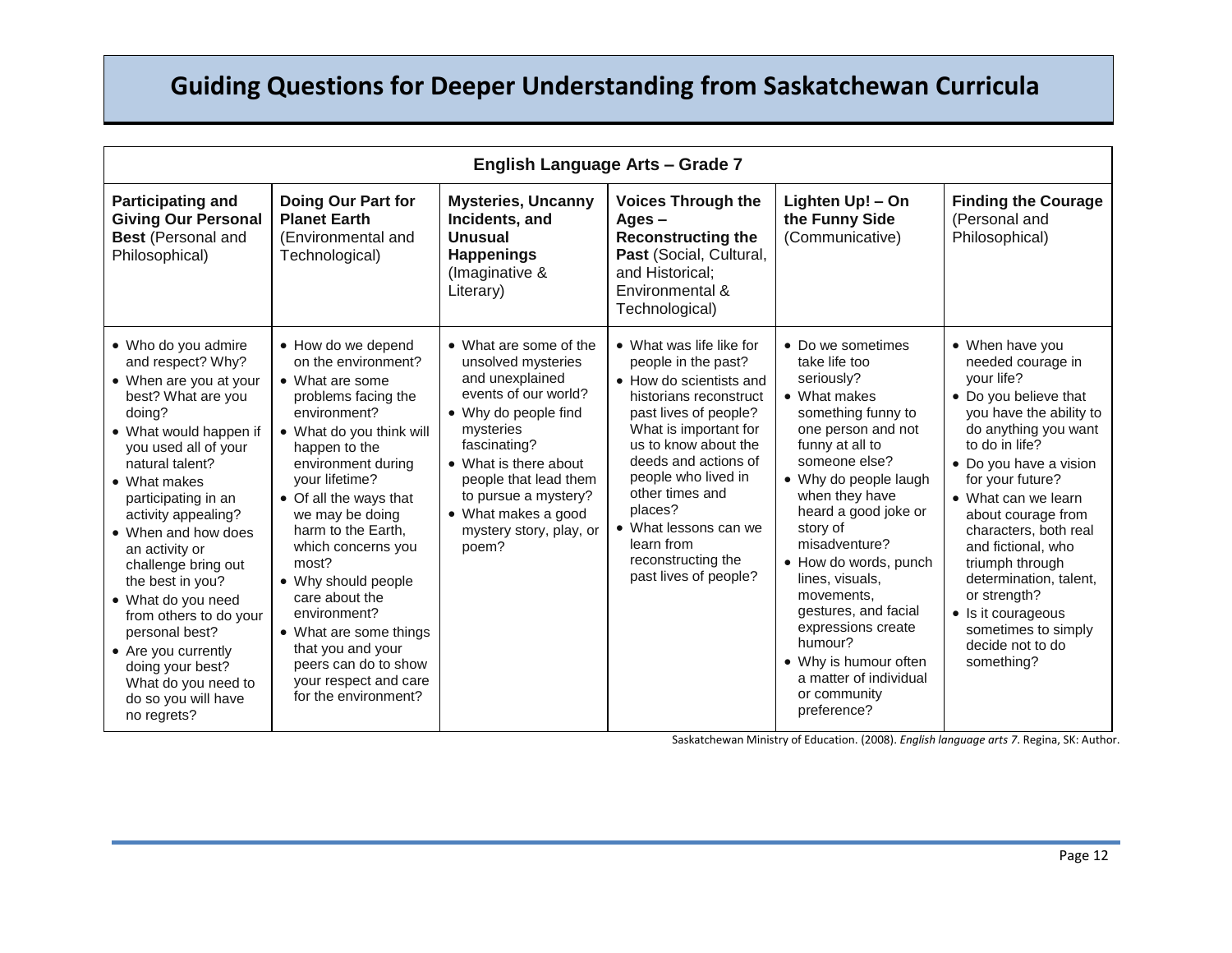| <b>English Language Arts - Grade 8</b>                                                                                                                                                                                                                                   |                                                                                                                                                                                                                                                                                                                                                             |                                                                                                                                                                                                                                |                                                                                                                                                                                                                                                                                                                                                                                                                                                                                                                                                  |                                                                                                                                                                                                                                                                                                                                                                                                                                                                                |                                                                                                                                                                                                                                                                                                                                                                                                                                                                                                                   |  |
|--------------------------------------------------------------------------------------------------------------------------------------------------------------------------------------------------------------------------------------------------------------------------|-------------------------------------------------------------------------------------------------------------------------------------------------------------------------------------------------------------------------------------------------------------------------------------------------------------------------------------------------------------|--------------------------------------------------------------------------------------------------------------------------------------------------------------------------------------------------------------------------------|--------------------------------------------------------------------------------------------------------------------------------------------------------------------------------------------------------------------------------------------------------------------------------------------------------------------------------------------------------------------------------------------------------------------------------------------------------------------------------------------------------------------------------------------------|--------------------------------------------------------------------------------------------------------------------------------------------------------------------------------------------------------------------------------------------------------------------------------------------------------------------------------------------------------------------------------------------------------------------------------------------------------------------------------|-------------------------------------------------------------------------------------------------------------------------------------------------------------------------------------------------------------------------------------------------------------------------------------------------------------------------------------------------------------------------------------------------------------------------------------------------------------------------------------------------------------------|--|
| Adventure &<br><b>Adventurers (Social,</b><br>Cultural, and<br>Historical)                                                                                                                                                                                               | <b>Timeless Narratives</b><br>of the First Nations<br>and Greek Peoples<br>(Imaginative &<br>Literary)                                                                                                                                                                                                                                                      | <b>Becoming Myself</b><br>(Personal and<br>Philosophical)                                                                                                                                                                      | An Eye on Our<br>Natural and<br><b>Technological</b><br><b>Environment</b><br>(Environmental &<br>Technological)                                                                                                                                                                                                                                                                                                                                                                                                                                 | <b>Burning Questions</b><br>(Communicative)                                                                                                                                                                                                                                                                                                                                                                                                                                    | Is It Fair? - In<br><b>Search of Justice</b><br>(Social, Historical &<br>Cultural)                                                                                                                                                                                                                                                                                                                                                                                                                                |  |
| $\bullet$ Are you an<br>adventurer? In what<br>ways?<br>• What makes an<br>adventure? What are<br>the defining moments<br>in an adventure?<br>• What are the qualities<br>of real-life<br>adventurers?<br>• What can we learn<br>from our successes<br>and our failures? | • What makes a "great"<br>story?<br>• How can stories from<br>other places and<br>times teach us about<br>ourselves? Our<br>environment?<br>• What lessons can we<br>learn about ourselves<br>and others through<br>these stories?<br>• What lessons can we<br>learn about human<br>nature?<br>• What lessons can we<br>learn about the<br>meaning of life? | • What can we<br>celebrate about<br>ourselves?<br>• How can we discover<br>our unique qualities<br>and talents?<br>• How can we use and<br>share our unique<br>qualities and talents?<br>• How did we get to be<br>who we are? | • What technology do<br>we take for granted?<br>• What are some of the<br>most recent<br>developments in<br>technology? What are<br>some unintended<br>consequences of<br>these developments?<br>• What are some of the<br>significant technical<br>inventions of the<br>past?<br>• What do you<br>anticipate will be the<br>important<br>technological<br>developments in your<br>lifetime?<br>• What are some<br>potential benefits and<br>risks related to these<br>developments?<br>• How can technology<br>be used for good and<br>for bad? | • Why do people ask<br>questions? Why do<br>you ask questions?<br>• What is a good<br>question?<br>• What is the best<br>question you have<br>ever asked?<br>• What is the hardest<br>question you have<br>ever tried to answer?<br>• What are some<br>purposes of<br>questions?<br>• What are some<br>"burning questions"<br>that inventors and<br>discoverers have<br>followed?<br>• To what "burning<br>question" do you want<br>to find the answer?<br>How will you do it? | • How have people<br>been discriminated<br>against because of<br>their colour, gender,<br>religion, or race?<br>• How fair is it that<br>some people receive<br>less pay than others<br>for equal work or do<br>not share in the<br>wealth of the world?<br>• How have innocent<br>people suffered so<br>others can gain?<br>• What injustices would<br>vou like addressed in<br>your society? How<br>could changes best<br>be made?<br>• What are our<br>responsibilities to<br>others in supporting<br>justice? |  |

Saskatchewan Ministry of Education. (2008). *English language arts 8*. Regina, SK: Author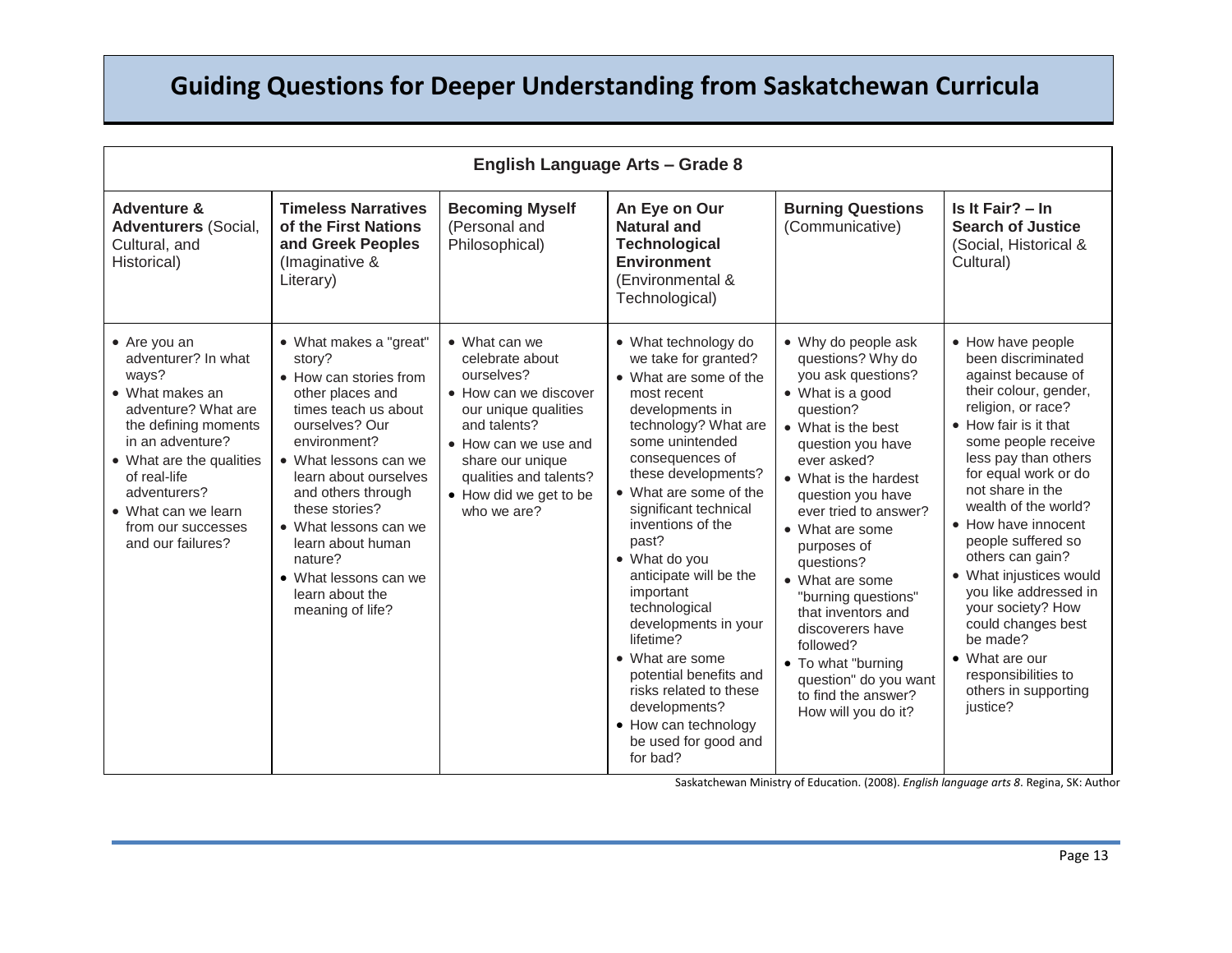| <b>English Language Arts - Grade 9</b>                                                                                                                                                                                                                                                                                                                                            |                                                                                                                                                                                                                                                                                                                                                  |                                                                                                                                                                                                                                                                                                                                     |                                                                                                                                                                                                             |                                                                                                                                                                                                                                                                                                                    |                                                                                                                                                                                                                                                                                                                                                                                                             |
|-----------------------------------------------------------------------------------------------------------------------------------------------------------------------------------------------------------------------------------------------------------------------------------------------------------------------------------------------------------------------------------|--------------------------------------------------------------------------------------------------------------------------------------------------------------------------------------------------------------------------------------------------------------------------------------------------------------------------------------------------|-------------------------------------------------------------------------------------------------------------------------------------------------------------------------------------------------------------------------------------------------------------------------------------------------------------------------------------|-------------------------------------------------------------------------------------------------------------------------------------------------------------------------------------------------------------|--------------------------------------------------------------------------------------------------------------------------------------------------------------------------------------------------------------------------------------------------------------------------------------------------------------------|-------------------------------------------------------------------------------------------------------------------------------------------------------------------------------------------------------------------------------------------------------------------------------------------------------------------------------------------------------------------------------------------------------------|
| Doing the Right<br>Thing (Social,<br>Cultural & Historical)                                                                                                                                                                                                                                                                                                                       | Indigenous and<br><b>Norse Narratives</b><br>(Imaginative &<br>Literary)                                                                                                                                                                                                                                                                         | All That $I Am - the$<br><b>Search for Self</b><br>(Personal &<br>Philosophical)                                                                                                                                                                                                                                                    | <b>Exploring Loyalty,</b><br>Love, and<br><b>Relationships</b><br>(Personal &<br>Philosophical;<br>Social, Cultural &<br>Historical)                                                                        | <b>Surviving and</b><br><b>Conquering</b><br>(Personal &<br>Philosophical;<br>Social, Cultural &<br>Historical)                                                                                                                                                                                                    | <b>Our Shared</b><br>Linguistic and<br><b>Cultural Roots</b><br>(Communicative)                                                                                                                                                                                                                                                                                                                             |
| • What is the right thing<br>to do? How do we<br>know?<br>• What are our rights,<br>responsibilities, and<br>freedoms?<br>• What causes conflict<br>or makes something<br>an issue?<br>• How do individuals<br>and groups best deal<br>with and resolve<br>conflicts and address<br>issues?<br>• What qualities help<br>people deal with<br>conflicts and issues<br>successfully? | • Why do people tell<br>stories and tales?<br>• How do these stories<br>help people<br>understand their<br>world?<br>• What lessons do we<br>learn about people<br>through these tales?<br>• How are these stories<br>and tales alike and<br>different?<br>• Why is it important for<br>each generation to<br>hear and to retell<br>these tales? | • From where does our<br>sense of identify<br>come?<br>• What makes each<br>person unique and<br>interesting?<br>• How do people<br>express their<br>individuality?<br>• How do people<br>change as they<br>journey through life?<br>• How do we keep our<br>self-identity yet, at the<br>same time, become<br>part of a community? | • Why do people need<br>each other?<br>• What does it mean to<br>be a loyal and true<br>friend?<br>• What does it mean to<br>belong and be loyal to<br>our family?<br>• What does it mean to<br>be in love? | • What does it take to<br>survive on planet<br>Earth and in our<br>society?<br>• What kinds of survival<br>challenges have<br>others faced?<br>• What decisions do<br>people have to make<br>to survive?<br>• How can we help one<br>another survive?<br>• Why is it important to<br>do more than just<br>survive? | • When, where, and<br>how was English first<br>used and by whom?<br>How does a linguist<br>analyze and explain<br>the English<br>language?<br>• How do we learn a<br>language such as<br>English?<br>• How is English used<br>by different people in<br>different roles and<br>occupations?<br>• How is language<br>affected by gender,<br>age, ethnic heritage<br>group, and<br>educational<br>background? |

Saskatchewan Ministry of Education. (2008). *English language arts 9*. Regina, SK: Author.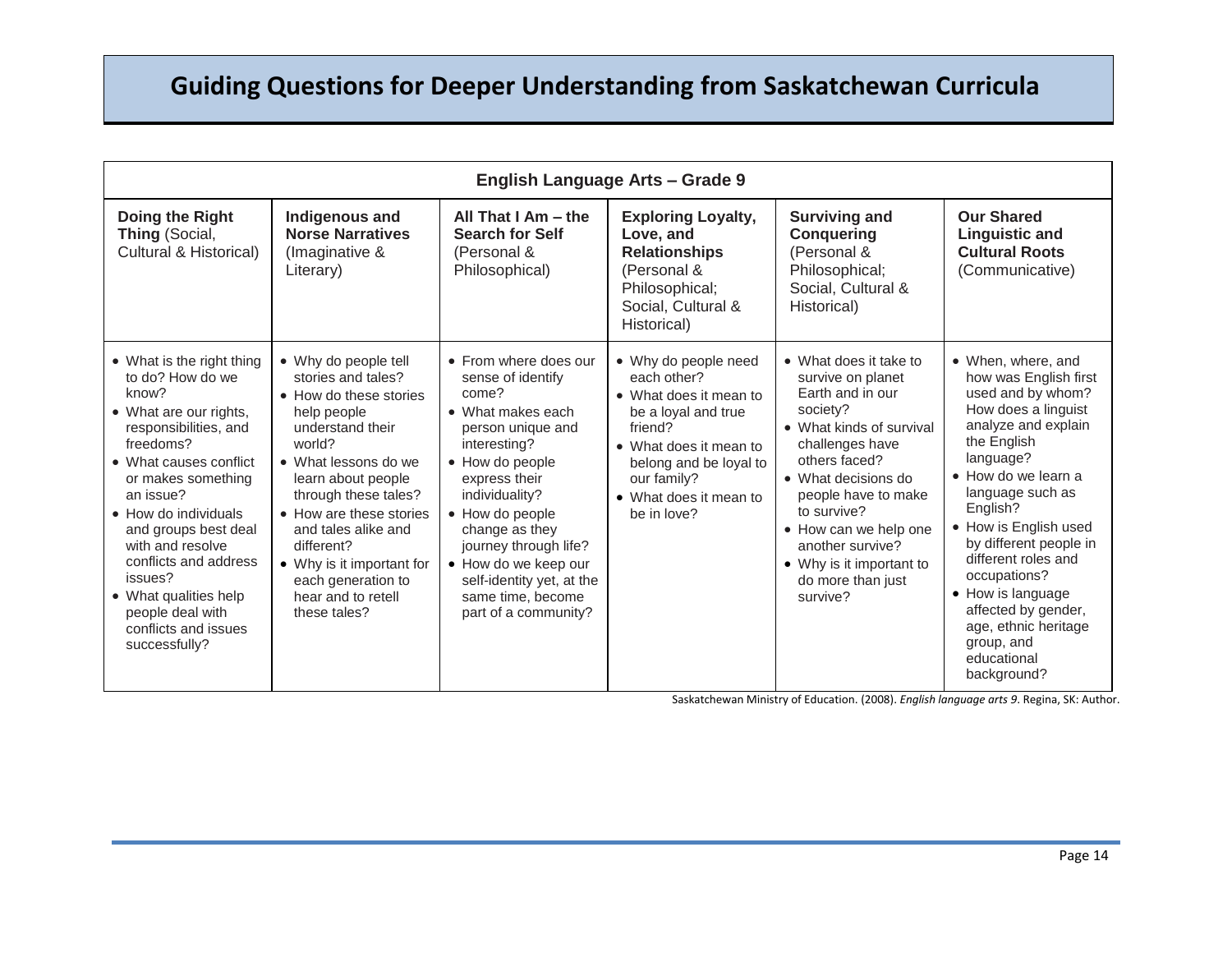| <b>English Language Arts A10 and B10</b>                                                                                                                                                                                                                                                                                                                                                                                                                                                                                                                                                      |                                                                                                                                                                                                                                                                                                                                                                                                                                                                                                                                                                                                                                      |  |  |
|-----------------------------------------------------------------------------------------------------------------------------------------------------------------------------------------------------------------------------------------------------------------------------------------------------------------------------------------------------------------------------------------------------------------------------------------------------------------------------------------------------------------------------------------------------------------------------------------------|--------------------------------------------------------------------------------------------------------------------------------------------------------------------------------------------------------------------------------------------------------------------------------------------------------------------------------------------------------------------------------------------------------------------------------------------------------------------------------------------------------------------------------------------------------------------------------------------------------------------------------------|--|--|
| ELA A10 (Unit 2 -- The Mysteries of Life)<br><b>ELA A10 (Unit 1--The Challenges of Life)</b>                                                                                                                                                                                                                                                                                                                                                                                                                                                                                                  |                                                                                                                                                                                                                                                                                                                                                                                                                                                                                                                                                                                                                                      |  |  |
| What do foundational stories teach us about life's challenges? How do<br>foundational stories equip us for life?<br>How do our perceptions of what is a challenge depend on our personal<br>stories or experiences?<br>What qualities help us face challenges successfully? What are the<br>benefits of challenge?<br>What are some of the challenges and struggles that have shaped<br>society? How have those challenges/struggles shaped society?<br>What are the important decisions we will have to make in our lifetime?<br>What are the consequences of making informed and uninformed | Of what is the human brain capable? How is technology changing the<br>human brain? How can the human brain reach its potential?<br>What role does memory play in shaping a person?<br>$\bullet$<br>How do our imaginations carry us far beyond the borders of the everyday<br>world? Why is the imagination valuable in our personal lives, in society,<br>and in the workplace? How might making connections expand our<br>imagination and creativity?<br>Is there a master plan or are we masters of the plan?<br>How do fantasy and science fiction prepare us to handle the challenges<br>$\bullet$<br>that tomorrow will bring? |  |  |

| ELA B10 (Unit 1 -- Equity and Ethics)                                  | ELA B10 (Unit 2 -- The World Around and Within Us)                              |
|------------------------------------------------------------------------|---------------------------------------------------------------------------------|
| What are some of the factors that create inequalities? How have        | What are our relationships and responsibilities to the communities and          |
| inequalities shaped our world?                                         | environments of which we are a part? How are we related to and                  |
| What is my role and responsibility in addressing inequalities?         | responsible for natural and constructed environments? For technology?           |
| What is the relationship between rights and responsibilities?          | Why is it important to be in touch with the world?                              |
| Who decides what is right? Why should we do the right thing? How can I | The world is a difficult text: how can we read it and respond to it critically? |
| act on the right thing?                                                | How can I have a positive influence upon my world?                              |
| How does one become an ethical person?                                 | How must we show respect and care for the community of life?                    |

Saskatchewan Ministry of Education. (2011). *English language arts 10*. Regina, SK: Author.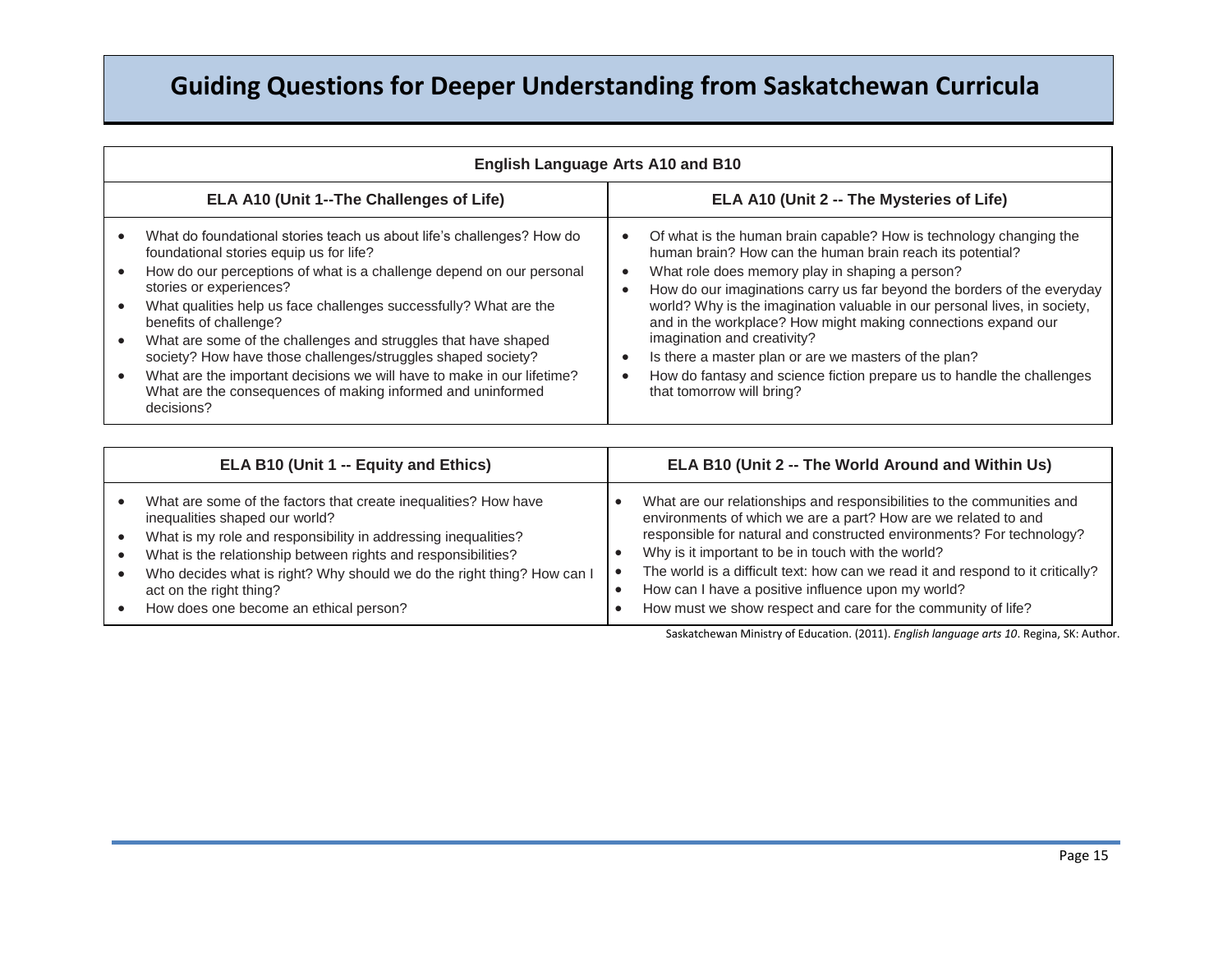|           | <b>English Language Arts 20</b>                                                                                                                                                                                                                                                                                                                                                                                                                                                |                                                                                                                                                                                                                                                                                                                                                                                                                                                                                                                                                                                                              |  |  |  |
|-----------|--------------------------------------------------------------------------------------------------------------------------------------------------------------------------------------------------------------------------------------------------------------------------------------------------------------------------------------------------------------------------------------------------------------------------------------------------------------------------------|--------------------------------------------------------------------------------------------------------------------------------------------------------------------------------------------------------------------------------------------------------------------------------------------------------------------------------------------------------------------------------------------------------------------------------------------------------------------------------------------------------------------------------------------------------------------------------------------------------------|--|--|--|
|           | <b>ELA 20 (Beginning and Becoming)</b>                                                                                                                                                                                                                                                                                                                                                                                                                                         | ELA 20 (Moving Forward--Establishing & Realizing)                                                                                                                                                                                                                                                                                                                                                                                                                                                                                                                                                            |  |  |  |
| $\bullet$ | How do the experiences of youth and childhood provide a<br>foundation for life? How do the experiences of childhood and<br>youth affect our development - mentally, physically, emotionally,<br>and spiritually?<br>What and how do play, a sense of wonder, imagination, and<br>discovery contribute to the development of healthy children and<br>youth? What are the benefits of developing imagination and a<br>sense of wonder? How can a sense of wonder and imagination | How do our relationships with others evolve and influence us as we mature and<br>age? How can you prepare for the probability of having multiple roles throughout<br>your adulthood (e.g., caregiver, employee/employer, partner)? How do people<br>respond to and cope with multiple and changing roles throughout their lives (e.g.,<br>caregiver, employee/employer, partner, parent)?<br>Are all the roles and the work associated with those roles valued or respected<br>$\bullet$<br>equally? How can you ensure that the work you do and the roles you play will be<br>valued and respected equally? |  |  |  |
|           | be fostered?<br>How do societies and various cultures attend to the needs of<br>their children and youth? How is caring for children and youth<br>honoured? How do societies demonstrate their attitudes to<br>children and adolescents? How do the treatment and<br>expectations of children and adolescents vary throughout the<br>world and across cultures?                                                                                                                | How and why will you prepare for your future?<br>$\bullet$<br>What are contemporary expectations of adults? How do the roles and<br>$\bullet$<br>expectations of adults vary among cultures and through the various stages of<br>adulthood?<br>How can we prepare for the roles and expectations that we have for ourselves<br>$\bullet$<br>and that others have for us?<br>As we mature and age, what are our responsibilities to self and to others? How<br>$\bullet$                                                                                                                                      |  |  |  |
|           | What can be done to ensure the safety and health of all our<br>children and adolescents? Why is it beneficial and important to<br>do so?<br>How do relationships with others (e.g., parents, Elders, siblings,                                                                                                                                                                                                                                                                 | do these responsibilities change?<br>What obstacles and opportunities do people experience in the transitions of<br>$\bullet$<br>adulthood?<br>What does the concept of a balanced life mean? How and why do we plan to<br>$\bullet$                                                                                                                                                                                                                                                                                                                                                                         |  |  |  |
| $\bullet$ | grandparents, role models, mentors) affect the identity, values,<br>and beliefs of children and adolescents?<br>How do children and youth perceive themselves and why? How<br>do others perceive them? How do others' perceptions influence<br>the identities that children and youth have of themselves?<br>What ways of knowing, thinking, doing, and being have you                                                                                                         | achieve balance in our lives? Is the quest for balance universal?<br>How do our values and beliefs determine the paths of life that we may explore?<br>$\bullet$<br>What influences or necessitates the re-evaluation of our values and beliefs?<br>What competing interests, dreams, and ambitions create tension and conflict for<br>$\bullet$<br>us and for others? What kinds of dreams are considered worthy? Who decides<br>what dreams are worthwhile? How can we pursue our dreams and ambitions                                                                                                     |  |  |  |
| $\bullet$ | developed as a result of your relationships in childhood and<br>adolescence?<br>How and why have the roles of children and youth changed over<br>the years?<br>What issues do children and youth face in the twenty-first<br>century? How are the issues that children face today different<br>from the issues experienced by children in previous generations?                                                                                                                | when others do not consider those dreams worthwhile? How do our<br>dreams, goals, and ambitions influence the risks that we take?<br>What are the achievements that we envision for ourselves? Why do we decide<br>$\bullet$<br>on and pursue those achievements? What influences the achievements we<br>seek? What do individuals do to motivate themselves to succeed? How do we<br>define success and achievement for ourselves?                                                                                                                                                                          |  |  |  |

Saskatchewan Ministry of Education. (2012). *English language arts 20*. Regina, SK: Author.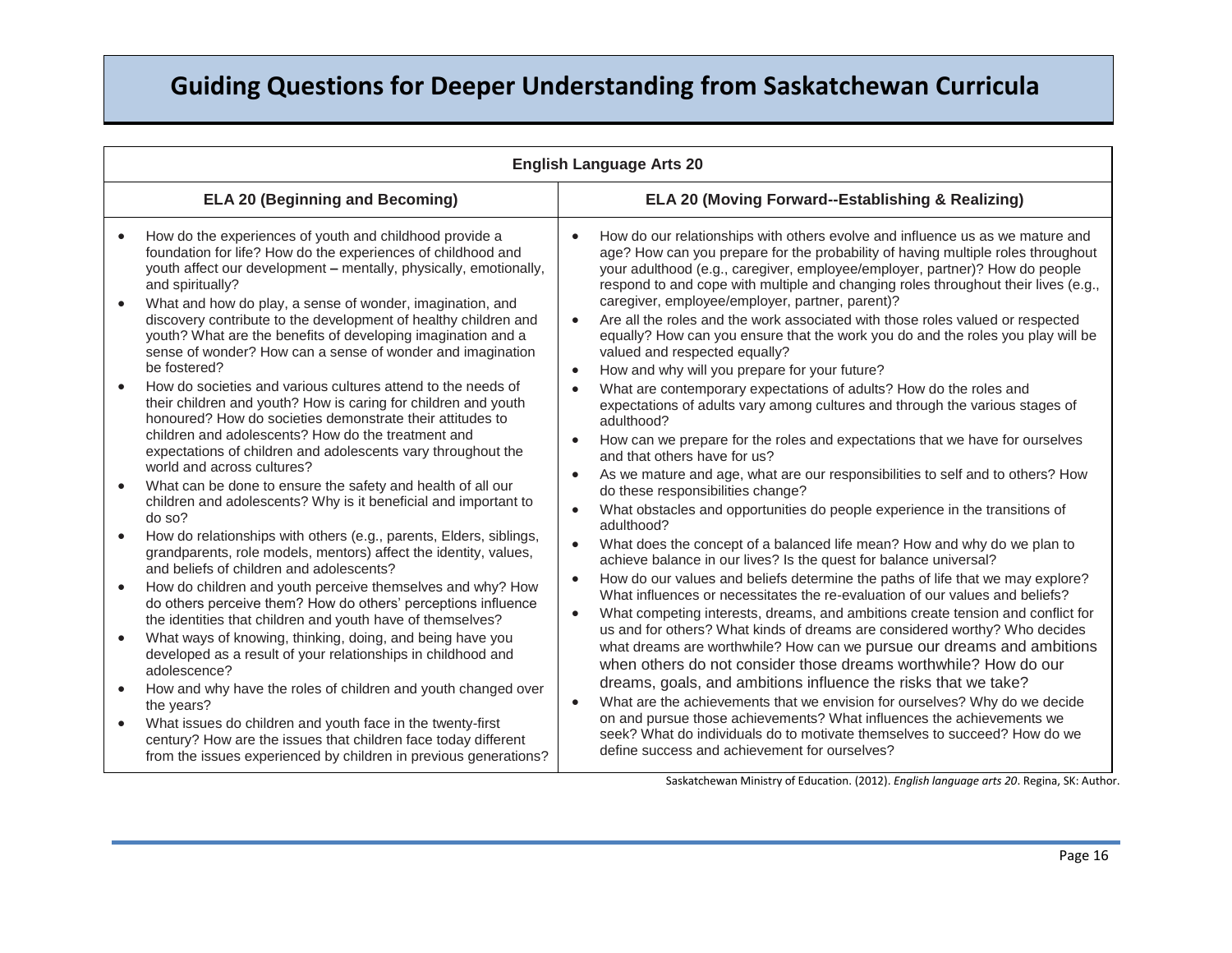| English Language Arts A30 (Unit 1--Canadian Perspectives: Distinct & Rich)                                                                                                                                                                                                                                                                                                                                                                                                                                                                                                                                                                                                                                                               |                                                                                                                                                                                                                                                                                                                                                                                                                                                                                                                                    |                                                                                                                                                                                                                                                                                                                                                                                                                                                                                                                                                           |                                                                                                                                                                                                                                                                                                                                                                                                                                                 |  |
|------------------------------------------------------------------------------------------------------------------------------------------------------------------------------------------------------------------------------------------------------------------------------------------------------------------------------------------------------------------------------------------------------------------------------------------------------------------------------------------------------------------------------------------------------------------------------------------------------------------------------------------------------------------------------------------------------------------------------------------|------------------------------------------------------------------------------------------------------------------------------------------------------------------------------------------------------------------------------------------------------------------------------------------------------------------------------------------------------------------------------------------------------------------------------------------------------------------------------------------------------------------------------------|-----------------------------------------------------------------------------------------------------------------------------------------------------------------------------------------------------------------------------------------------------------------------------------------------------------------------------------------------------------------------------------------------------------------------------------------------------------------------------------------------------------------------------------------------------------|-------------------------------------------------------------------------------------------------------------------------------------------------------------------------------------------------------------------------------------------------------------------------------------------------------------------------------------------------------------------------------------------------------------------------------------------------|--|
| Define the Individual, Negotiate<br>the Community                                                                                                                                                                                                                                                                                                                                                                                                                                                                                                                                                                                                                                                                                        | <b>Celebrate the Glorious,</b><br><b>Acknowledge the Scandalous</b>                                                                                                                                                                                                                                                                                                                                                                                                                                                                | <b>Shift Centres, Blur Margins</b>                                                                                                                                                                                                                                                                                                                                                                                                                                                                                                                        | <b>Understand Beliefs, Initiate Action</b>                                                                                                                                                                                                                                                                                                                                                                                                      |  |
| What does it mean to be<br>Canadian and what is our<br>Canadian identity?<br>Is being Canadian an individual<br>or a community enterprise?<br>What is the relationship<br>$\bullet$<br>between the individual and the<br>community in Canada?<br>How do individuals shape a<br>community and the country, and<br>how do the community and the<br>country shape their citizens?<br>What contributions have<br>Canadian individuals (e.g.,<br>famous and not-so-famous: First<br>Nations, Métis, Inuit, long-time<br>Canadians, new Canadians)<br>made to the character of the<br>Canadian community? To the<br>global community?<br>How do Canadians navigate<br>$\bullet$<br>their local, regional, national,<br>and global communities? | Why is it important for<br>Canadians to recognize,<br>historically and currently, both<br>the glorious and the scandalous<br>aspects of Canadian life?<br>How is glory defined and<br>celebrated by Canadians? How<br>is scandal defined and<br>responded to by Canadians?<br>What Canadian scandals have<br>longevity and why? Why is<br>acknowledgement of the<br>scandalous difficult yet<br>necessary?<br>What is the basis of Canadian<br>national pride? What is<br>Canada's international image in<br>the global community? | How can we ensure that all<br>$\bullet$<br>perspectives and voices in<br>Canada are seen, listened to,<br>read, and celebrated?<br>What perspectives have been<br>$\bullet$<br>dominant or privileged in<br>Canada? Why? What<br>perspectives have been and are<br>marginalized? Why?<br>Why is equitable representation<br>$\bullet$<br>of voices and all perspectives<br>important for every Canadian<br>and for Canada?<br>How are the multicultural<br>$\bullet$<br>perspectives in Canada<br>captured and represented by its<br>artists and authors? | How can Canadians and their<br>$\bullet$<br>communities with varying and<br>divergent beliefs act ethically,<br>cooperatively, and respectfully?<br>How can the individual or<br>$\bullet$<br>collective beliefs of Canadians<br>influence Canada's actions?<br>Do Canadian citizens share<br>$\bullet$<br>collective principles that define<br>them as Canadians?<br>How do Canadians facilitate<br>understanding of one another's<br>beliefs? |  |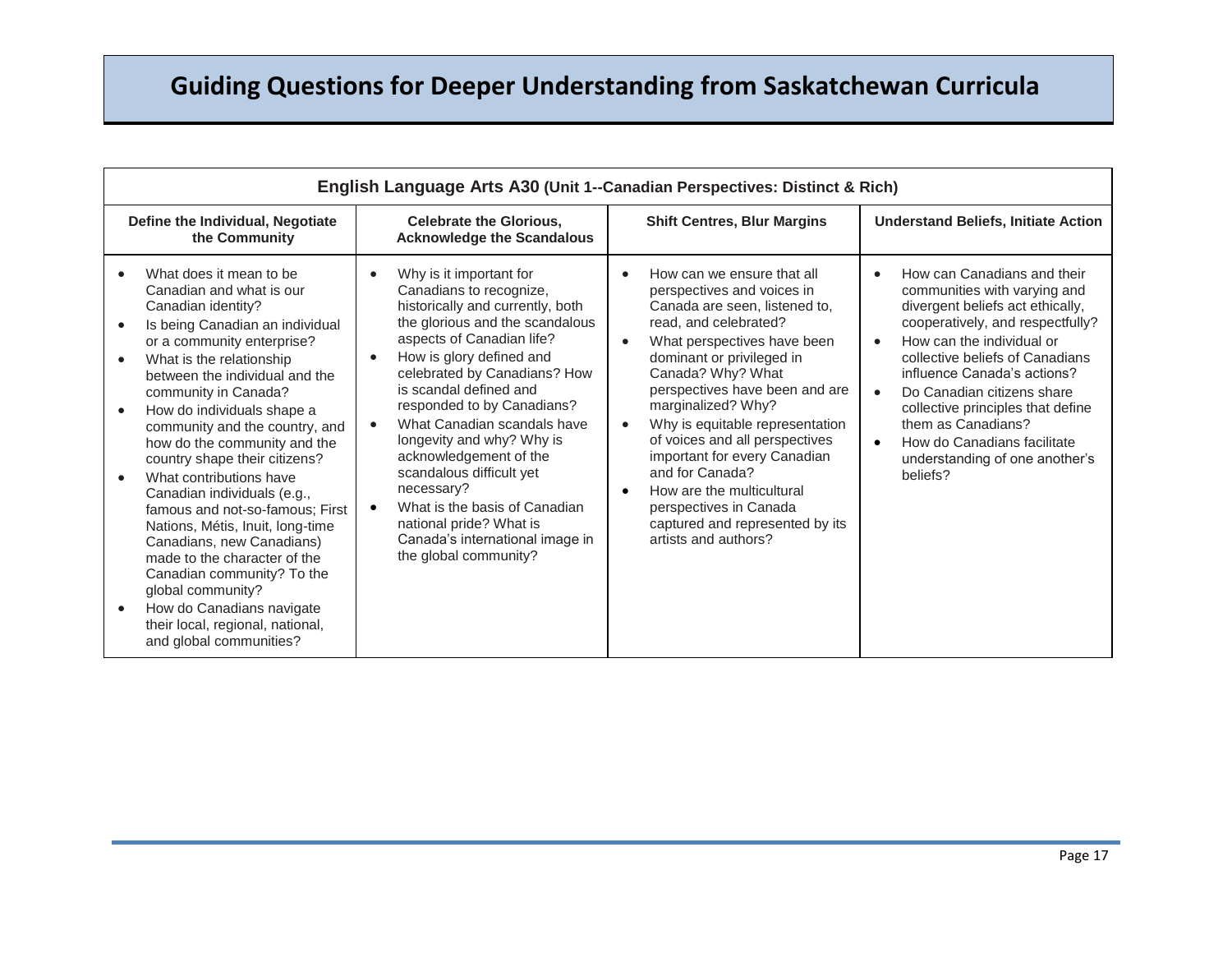| English Language Arts A30 (Unit 2--Canadian Landscapes: Diverse & Dynamic)                                                                                                                                                                                                                                                                                                                                                                                                                                                                                                                                                                                                                                                        |                                                                                                                                                                                                                                                                                                                                                                                                                                                                                                                                         |                                                                                                                                                                                                                                                                                                                                                                                                                                                                                                                                                                                                                                                                                                     |                                                                                                                                                                                                                                                                                                                                                                                                                                                                                                                                                                 |  |
|-----------------------------------------------------------------------------------------------------------------------------------------------------------------------------------------------------------------------------------------------------------------------------------------------------------------------------------------------------------------------------------------------------------------------------------------------------------------------------------------------------------------------------------------------------------------------------------------------------------------------------------------------------------------------------------------------------------------------------------|-----------------------------------------------------------------------------------------------------------------------------------------------------------------------------------------------------------------------------------------------------------------------------------------------------------------------------------------------------------------------------------------------------------------------------------------------------------------------------------------------------------------------------------------|-----------------------------------------------------------------------------------------------------------------------------------------------------------------------------------------------------------------------------------------------------------------------------------------------------------------------------------------------------------------------------------------------------------------------------------------------------------------------------------------------------------------------------------------------------------------------------------------------------------------------------------------------------------------------------------------------------|-----------------------------------------------------------------------------------------------------------------------------------------------------------------------------------------------------------------------------------------------------------------------------------------------------------------------------------------------------------------------------------------------------------------------------------------------------------------------------------------------------------------------------------------------------------------|--|
| <b>Natural and Constructed</b>                                                                                                                                                                                                                                                                                                                                                                                                                                                                                                                                                                                                                                                                                                    | <b>Psychological and Physical</b>                                                                                                                                                                                                                                                                                                                                                                                                                                                                                                       | <b>Historical and Contemporary</b>                                                                                                                                                                                                                                                                                                                                                                                                                                                                                                                                                                                                                                                                  | <b>Personal and Societal</b>                                                                                                                                                                                                                                                                                                                                                                                                                                                                                                                                    |  |
| What are Canadians' attitudes<br>to and concerns about the<br>natural and constructed (e.g.,<br>political, virtual, linguistic)<br>landscapes in which they live,<br>and how do they express and<br>act upon those attitudes and<br>concerns?<br>How have Canada's natural and<br>constructed landscapes<br>influenced Canadians?<br>How have natural and<br>constructed landscapes deeply<br>influenced Canadian artists,<br>speakers, and authors and their<br>texts?<br>How has your region's<br>landscape been represented in<br>Canadian texts-visual, oral,<br>print, and multimedia? Why is it<br>important to have one's<br>physical-natural and<br>constructed-landscapes<br>represented in the texts one<br>encounters? | How does Canada's physical<br>landscape influence Canadians'<br>relationships and interactions<br>with self and each other?<br>How are the landscapes of mind<br>$\bullet$<br>and heart as important as the<br>physical landscapes of Canada?<br>What is revealed about the<br>psychological landscapes of<br>Canadians in visual, oral, print,<br>and multimedia texts?<br>How has the representation of<br>the physical landscape changed<br>throughout Canada's history?<br>What do the changes reveal<br>about the Canadian psyche? | How have Canada's historical<br>$\bullet$<br>landscapes influenced its<br>contemporary landscapes?<br>What are similarities and<br>$\bullet$<br>differences between historical<br>and contemporary landscapes?<br>What factors account for these<br>similarities and differences?<br>How have historical and<br>$\bullet$<br>contemporary First Nations,<br>Métis, and Inuit landscapes<br>shaped our national landscape?<br>What landscapes do the First<br>Nations, Métis, and Inuit<br>peoples, authors, and artists<br>present?<br>How do we honour the histories<br>$\bullet$<br>of the many peoples who live in<br>Canada while we forge<br>landscapes that are<br>contemporary and emerging? | What is the relationship<br>$\bullet$<br>between the individual and the<br>state in Canada?<br>What is the role of the state in<br>$\bullet$<br>Canada? Where does the<br>ultimate power reside in<br>Canada-in the individual or in<br>the society?<br>What societal issues concern<br>$\bullet$<br>Canadians? How have societal<br>issues changed over the course<br>of our nationhood?<br>How do Canadians balance the<br>$\bullet$<br>personal landscape with the<br>societal landscape? How do we<br>balance self-preservation with<br>concern for others? |  |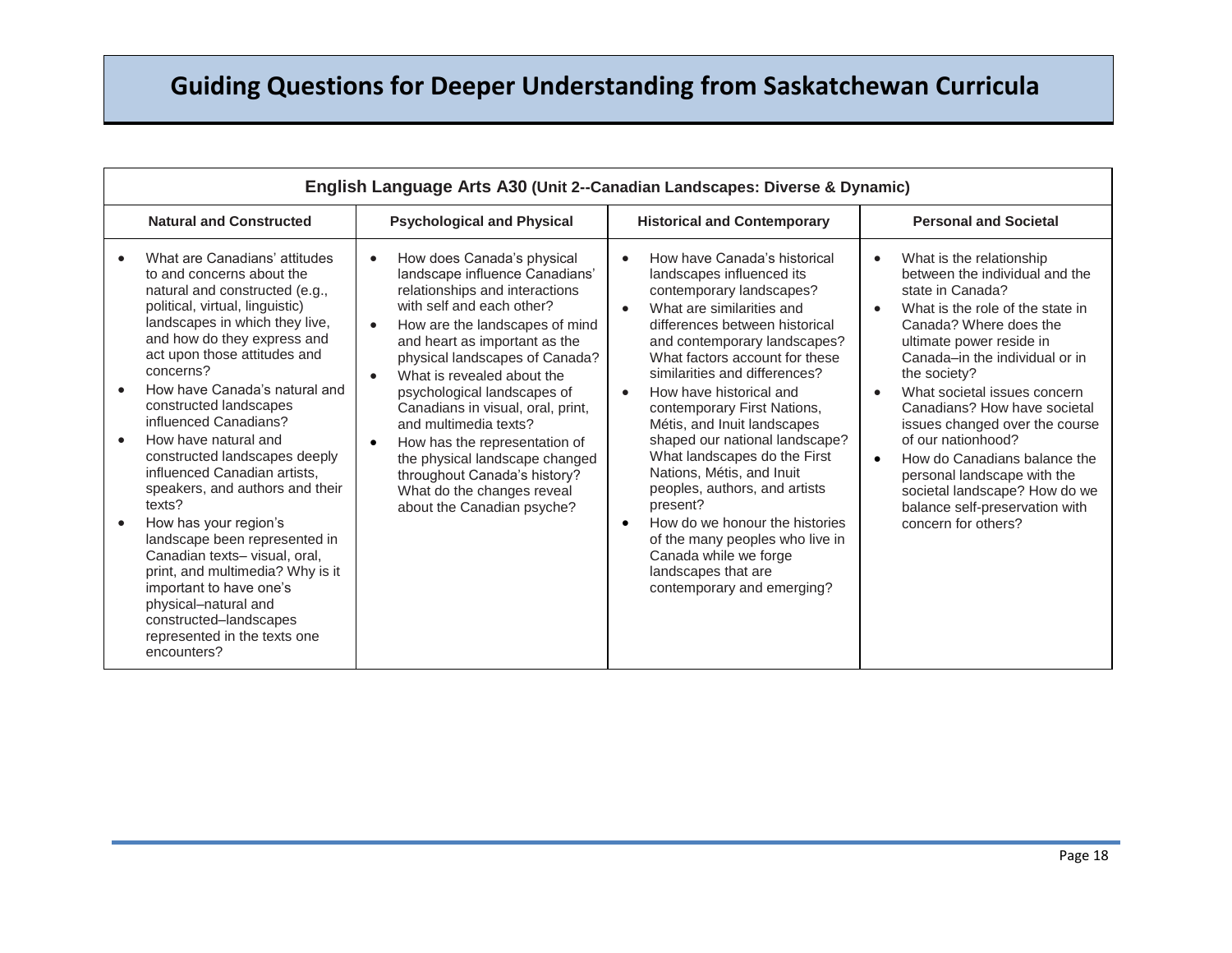| English Language Arts B30 (Unit 1--The Search for Self)                                                                                                                                                                                                                                 |                                                                                                                                                                                                                                                                                                                   |                                                                                                                                                                                                                                                                                                                                                                                                                                                                                                 |                                                                                                                                                                                                                                                                                                                                                                                                                                                                                                                                                                                                                                                |  |  |
|-----------------------------------------------------------------------------------------------------------------------------------------------------------------------------------------------------------------------------------------------------------------------------------------|-------------------------------------------------------------------------------------------------------------------------------------------------------------------------------------------------------------------------------------------------------------------------------------------------------------------|-------------------------------------------------------------------------------------------------------------------------------------------------------------------------------------------------------------------------------------------------------------------------------------------------------------------------------------------------------------------------------------------------------------------------------------------------------------------------------------------------|------------------------------------------------------------------------------------------------------------------------------------------------------------------------------------------------------------------------------------------------------------------------------------------------------------------------------------------------------------------------------------------------------------------------------------------------------------------------------------------------------------------------------------------------------------------------------------------------------------------------------------------------|--|--|
| <b>Sense of Self</b>                                                                                                                                                                                                                                                                    | <b>Ideals</b>                                                                                                                                                                                                                                                                                                     | Joy and Inspiration                                                                                                                                                                                                                                                                                                                                                                                                                                                                             | <b>Doubt and Fear</b>                                                                                                                                                                                                                                                                                                                                                                                                                                                                                                                                                                                                                          |  |  |
| Who and what are we?<br>What does it mean to be a<br>human being? What is human<br>nature?<br>Do we see ourselves the same<br>way that others see us? How<br>does being the member of a<br>particular group affect our<br>identity and sense of self?<br>What is our purpose for being? | Are there universal ideals for<br>which we all strive?<br>How ought human beings to<br>behave? Is desirable behaviour<br>the same in all cultures? In all<br>communities?<br>What is admirable? What is not<br>so admirable? Does everyone<br>agree?<br>Why do our actions sometimes<br>fall short of our ideals? | What brings us joy and<br>$\bullet$<br>inspiration in life?<br>What do "optimistic" and<br>$\bullet$<br>"pessimistic" mean? How do<br>they apply to one's view of life?<br>What is the "good life"? Is it the<br>$\bullet$<br>same for everyone?<br>What is a happy life? What is<br>$\bullet$<br>the meaning and nature of<br>happiness? Does happiness<br>mean different things to different<br>people? How might we achieve<br>happiness in life? How might we<br>find personal fulfillment? | What doubts and fears do we<br>have?<br>What special challenges do<br>doubts and fears bring to an<br>individual? What are ways of<br>overcoming doubts and fears?<br>How can having doubts and<br>fears be an advantage?<br>How do people react to tragedy<br>or loss in their lives? What<br>strategies do people use to deal<br>with tragedy and loss? How do<br>people respond to or deal with<br>despair? What are people's<br>sources of strength? How can<br>strength and healing arise out of<br>tragedy and loss?<br>Is it natural to feel anger and<br>hatred sometimes? Why? How<br>do we navigate and deal with<br>those emotions? |  |  |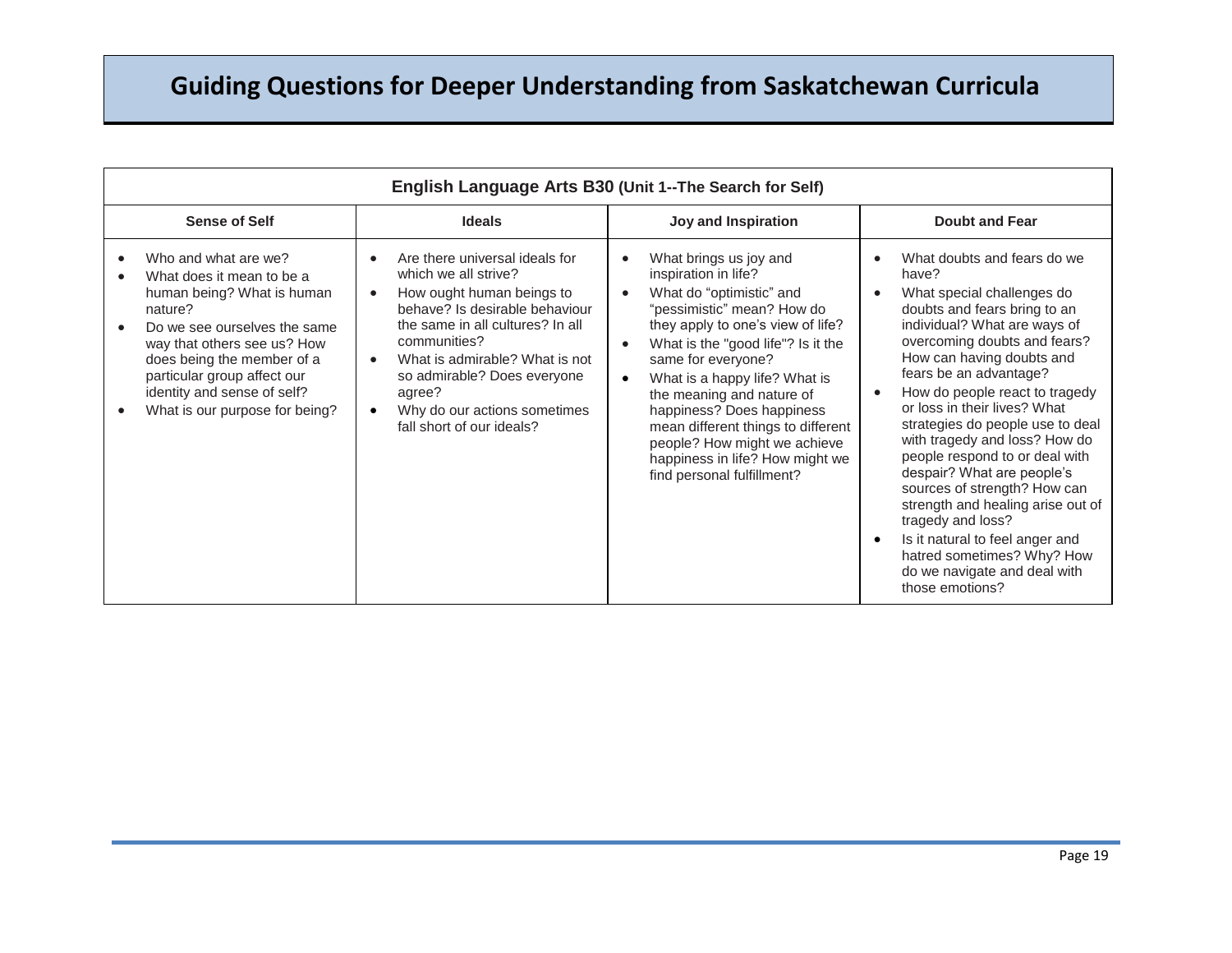| ELA B30 (Unit 2--The Social Experience)                                                                                                                                                                                                                                                                                                                                                                                                                                                                                                                                             |                                                                                                                                                                                                                                                                                                                                                                                                                                                                                                                                                                                                                                                                                                                                                |                                                                                                                                                                                                                                                                                                                                                                                                                                                                                                                                                                                                        |                                                                                                                                                                                                                                                                                                                                                                                                                                                                       |  |
|-------------------------------------------------------------------------------------------------------------------------------------------------------------------------------------------------------------------------------------------------------------------------------------------------------------------------------------------------------------------------------------------------------------------------------------------------------------------------------------------------------------------------------------------------------------------------------------|------------------------------------------------------------------------------------------------------------------------------------------------------------------------------------------------------------------------------------------------------------------------------------------------------------------------------------------------------------------------------------------------------------------------------------------------------------------------------------------------------------------------------------------------------------------------------------------------------------------------------------------------------------------------------------------------------------------------------------------------|--------------------------------------------------------------------------------------------------------------------------------------------------------------------------------------------------------------------------------------------------------------------------------------------------------------------------------------------------------------------------------------------------------------------------------------------------------------------------------------------------------------------------------------------------------------------------------------------------------|-----------------------------------------------------------------------------------------------------------------------------------------------------------------------------------------------------------------------------------------------------------------------------------------------------------------------------------------------------------------------------------------------------------------------------------------------------------------------|--|
| <b>Dealing with Universal Issues</b><br>Ambition, Power, and the Common<br>Good                                                                                                                                                                                                                                                                                                                                                                                                                                                                                                     |                                                                                                                                                                                                                                                                                                                                                                                                                                                                                                                                                                                                                                                                                                                                                | <b>Social Criticism</b>                                                                                                                                                                                                                                                                                                                                                                                                                                                                                                                                                                                | <b>Addressing the Issues</b>                                                                                                                                                                                                                                                                                                                                                                                                                                          |  |
| What is "truth" and what is<br>"justice"<br>How do we define "truth"? What<br>are important truths in life? How<br>do we find truth?<br>How do we tell right from<br>wrong? What challenges result<br>from varying views of "right" and<br>"wrong"? What are the rights of<br>all?<br>How do we define "justice"?<br>Why is justice often hard to<br>achieve? Is justice fair?<br>Infallible? Why does justice<br>sometimes "sting"? How do we<br>remedy injustice? Are there<br>situations in which it is more just<br>to treat people differently than to<br>treat them the same? | What is the nature of ambition<br>and power?<br>What gives a person status? Is<br>status achieved the same way<br>in all societies? Within a<br>society? Why is status<br>important?<br>How do ambition and power<br>drive us? How do they<br>challenge us? How do<br>individuals acquire real and<br>perceived power? How do<br>people enact power? How are<br>power and privilege aligned?<br>How does lack of power or<br>imbalance in power affect<br>individuals, groups, and<br>societies?<br>What is meant by "the common<br>good"? Who decides what the<br>common good is? Is the<br>common good best for every<br>individual in a society? How do<br>we attend to the common good<br>while respecting individual goals<br>and values? | What is social criticism?<br>$\bullet$<br>What is the purpose of social<br>$\bullet$<br>criticism?<br>What is conformity? What is<br>$\bullet$<br>resistance? What is meant by<br>"the status quo"? What is<br>rebellion? Do different people<br>define these differently? How<br>are conformity, resistance, and<br>rebellion manifested differently<br>in different societies?<br>Why do some individuals or<br>$\bullet$<br>groups challenge the system<br>while others abide by it? What<br>is political protest? Hoe do<br>societies treat resistance? Is<br>resistance risky? Why or why<br>not? | How can we make the world a<br>better place?<br>Do all people tackle causes in<br>their lifetimes? Why or why<br>not? What causes might your<br>generation undertake?<br>What do people do when faced<br>$\bullet$<br>with a decision between<br>advancing a cause and doing<br>what they believe is right?<br>Are there situations in which<br>$\bullet$<br>individuals might challenge<br>authority? What are some<br>responsible ways of challenging<br>authority? |  |

Saskatchewan Ministry of Education. (2013). *English language arts 30*. Regina, SK: Author.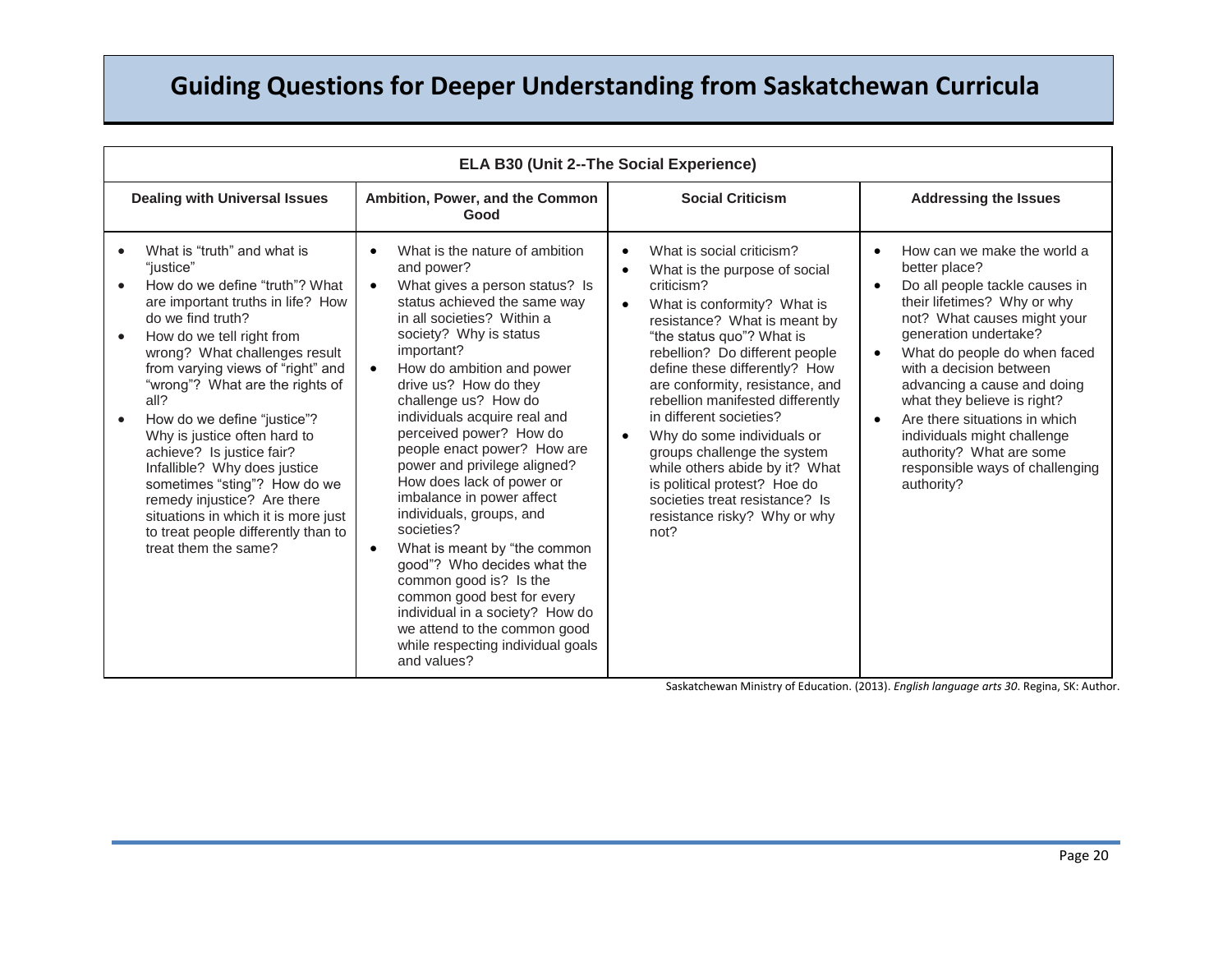| <b>Health Education</b>                                                                                                                           |                                                                                                                                                                               |                                                                                                                                                                                                      |                                                                                                                                                                                                                                                                                                                                                                                            |                                                                                                                                                                                                                                   |  |
|---------------------------------------------------------------------------------------------------------------------------------------------------|-------------------------------------------------------------------------------------------------------------------------------------------------------------------------------|------------------------------------------------------------------------------------------------------------------------------------------------------------------------------------------------------|--------------------------------------------------------------------------------------------------------------------------------------------------------------------------------------------------------------------------------------------------------------------------------------------------------------------------------------------------------------------------------------------|-----------------------------------------------------------------------------------------------------------------------------------------------------------------------------------------------------------------------------------|--|
| Grade 1<br><b>Building on What I</b><br><b>Know</b>                                                                                               | Grade 2<br><b>Discovering</b><br><b>Connections Between</b><br><b>Self and Wellness</b>                                                                                       | Grade 3<br><b>Investigating Health</b><br>Knowledge and<br><b>Information</b>                                                                                                                        | Grade 4<br><b>Sharing What It Means</b><br>to be Healthy                                                                                                                                                                                                                                                                                                                                   | Grade 5<br><b>Facing Obstacles and</b><br><b>Embracing</b><br><b>Opportunities for</b><br><b>Holistic Health</b>                                                                                                                  |  |
| • What makes me healthy?<br>• What do I know/want to<br>know about being healthy?<br>• How am I similar to and<br>different from other<br>people? | • How am I connected to my<br>own health and well-being?<br>• Who is one's "self"?<br>• How can asking for help<br>and advice support us in<br>making healthy<br>connections? | • How can one nurture the<br>"inner self"?<br>• How do we know if what<br>we see, read, and hear is<br>the truth?<br>• Why is it important to<br>investigate information<br>before making decisions? | • How do we define and<br>value "self"?<br>How does one honour and<br>respect other points of<br>view, beliefs, and values<br>without abandoning one's<br>own?<br>• How does communication<br>and related technologies<br>influence the health of self,<br>family, and community?<br>• How are relationships with<br>self, others, and the<br>environment influenced by<br>one's identity? | $\bullet$ Can someone have a<br>disease but still be<br>considered healthy?<br>• How is "diversity in<br>thought" necessary for<br>community well-being?<br>• How do my thoughts,<br>feelings, and actions<br>influence my peers? |  |

Saskatchewan Ministry of Education. (2010). *Health education (2, 3, 4, 5)*. Regina, SK: Author.

 $\backslash$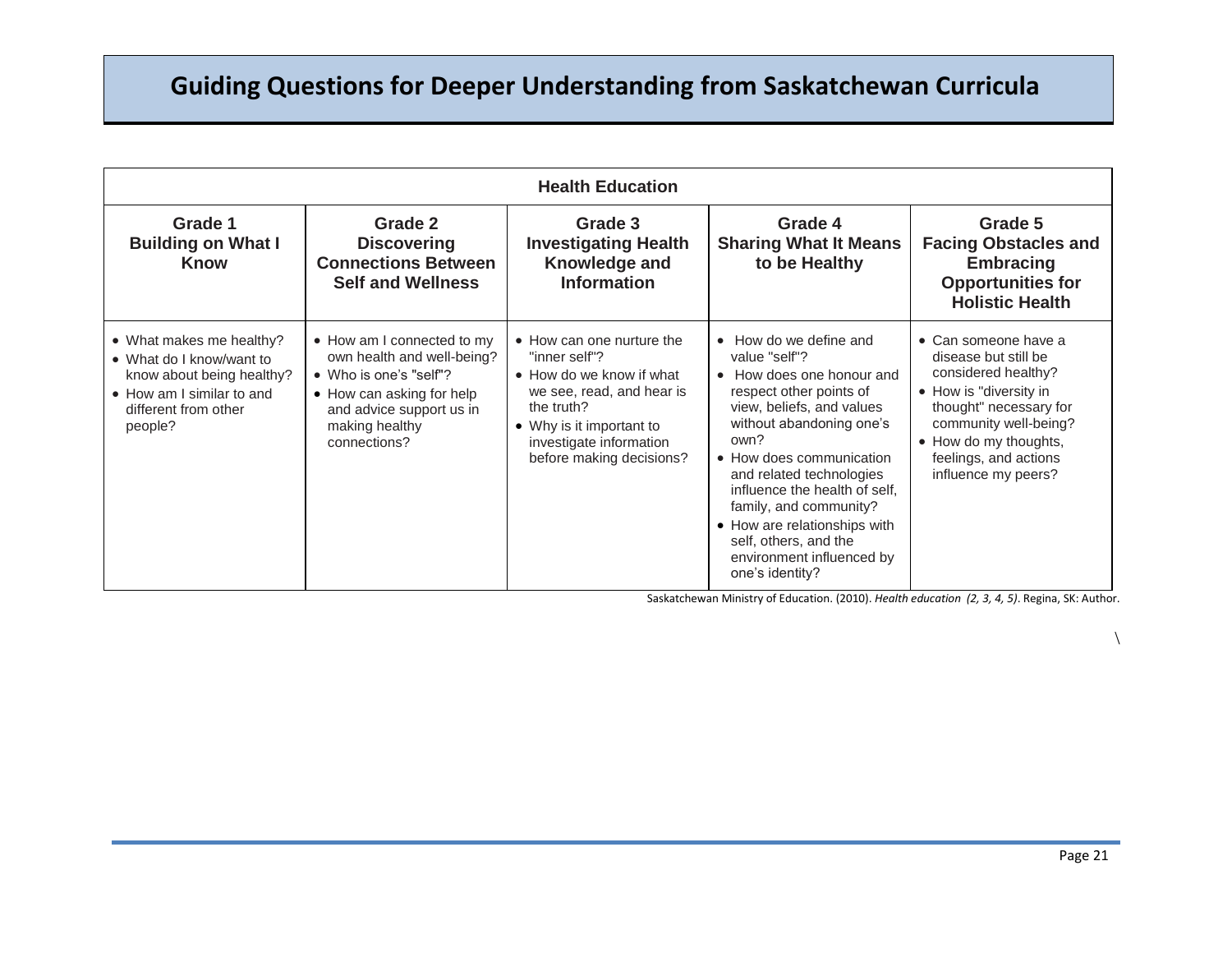| <b>Health Education</b>                                                                                                                                                                                                                                                                                                                                                                                                                               |                                                                                                                                                                                                                                                                                                                                                                                                                                                                                                                                              |                                                                                                                                                                                                                                                                                                                                                                                                                                                                                                                                                                                        |                                                                                                                                                                                                                                                                                                                                                                                                                                                                                                                                                                                                                                                                                                                                                                                |  |
|-------------------------------------------------------------------------------------------------------------------------------------------------------------------------------------------------------------------------------------------------------------------------------------------------------------------------------------------------------------------------------------------------------------------------------------------------------|----------------------------------------------------------------------------------------------------------------------------------------------------------------------------------------------------------------------------------------------------------------------------------------------------------------------------------------------------------------------------------------------------------------------------------------------------------------------------------------------------------------------------------------------|----------------------------------------------------------------------------------------------------------------------------------------------------------------------------------------------------------------------------------------------------------------------------------------------------------------------------------------------------------------------------------------------------------------------------------------------------------------------------------------------------------------------------------------------------------------------------------------|--------------------------------------------------------------------------------------------------------------------------------------------------------------------------------------------------------------------------------------------------------------------------------------------------------------------------------------------------------------------------------------------------------------------------------------------------------------------------------------------------------------------------------------------------------------------------------------------------------------------------------------------------------------------------------------------------------------------------------------------------------------------------------|--|
| Grade 6<br><b>Affirming Personal</b><br><b>Standards</b>                                                                                                                                                                                                                                                                                                                                                                                              | Grade 7<br><b>Commit Self</b>                                                                                                                                                                                                                                                                                                                                                                                                                                                                                                                | Grade 8<br><b>Support Others</b>                                                                                                                                                                                                                                                                                                                                                                                                                                                                                                                                                       | Grade 9<br><b>Promote Health</b>                                                                                                                                                                                                                                                                                                                                                                                                                                                                                                                                                                                                                                                                                                                                               |  |
| How do we define who we are?<br>$\bullet$<br>How do media shape our view of<br>ourselves and the world?<br>How and why do we develop<br>personal values and beliefs?<br>How do our personal beliefs and<br>$\bullet$<br>values influence our behaviour?<br>What does it mean to 'grow up' in<br>a culture where we are<br>bombarded with 'others' trying to<br>define us, how do we affirm<br>personal standards and make<br>decisions for ourselves? | What do you believe about<br>$\bullet$<br>intuition, dreams, and fate?<br>How can conflict lead to positive<br>$\bullet$<br>change?<br>How can we work to better<br>$\bullet$<br>understand the various points of<br>view?<br>How does a person's point of view<br>affect his/her relationships?<br>How do decisions, commitment,<br>actions, and consequences vary<br>depending on the various<br>perspectives of the people<br>involved?<br>How does a person's<br>$\bullet$<br>commitment, decisions, and<br>actions change his/her life? | When is it necessary to question<br>$\bullet$<br>the status quo?<br>How do your personal<br>$\bullet$<br>relationships and experiences<br>shape your view of others?<br>How are people transformed<br>$\bullet$<br>through their relationships with<br>others?<br>How does what others think about<br>$\bullet$<br>you affect how you think about<br>yourself?<br>What are the factors that create<br>$\bullet$<br>an imbalance of power within a<br>culture/society?<br>When is it important to<br>$\bullet$<br>offer/provide support even if it is<br>not requested nor appreciated? | What builds strong and healthy<br>$\bullet$<br>communities?<br>How does a community's well-<br>$\bullet$<br>being impact the well-being of an<br>individual and vice versa?<br>What are the community's<br>$\bullet$<br>responsibility to the health of the<br>individual and the individual's<br>responsibility to the health of the<br>community?<br>What motivates individuals.<br>families, or communities to<br>become and stay healthy?<br>How does labeling and<br>$\bullet$<br>stereotyping influence how we<br>look at and understand our<br>communities and the world?<br>How can negative cycles of<br>$\bullet$<br>intergenerational behaviours be<br>interrupted?<br>Saskatchewan Ministry of Education. (2009). Health education 6 (7, 8, 9). Regina, SK: Author |  |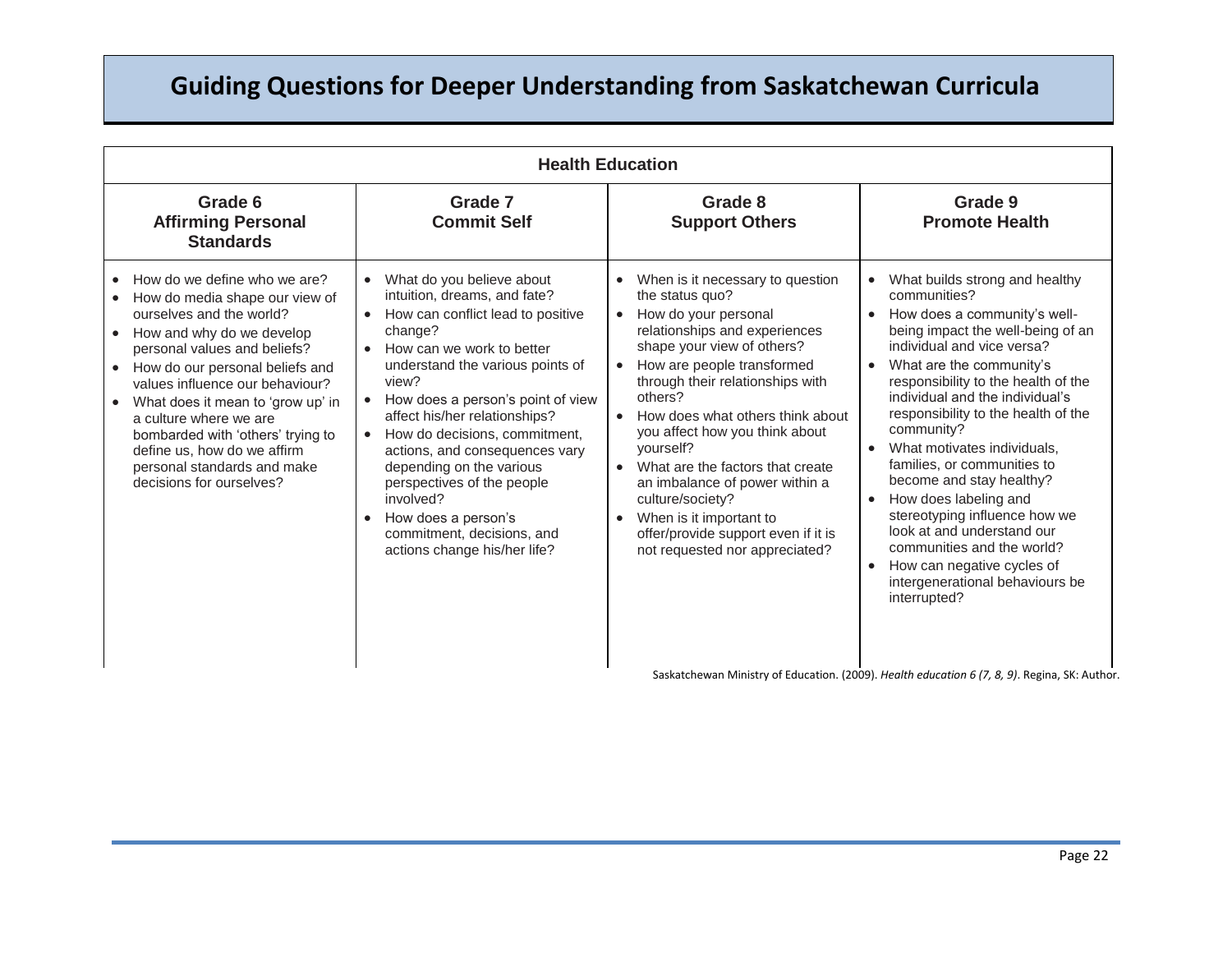| <b>Physical Education</b>                                                                                                                                                                                                                                                                                                          |                                                                                                                                                                                                                                                                              |  |  |
|------------------------------------------------------------------------------------------------------------------------------------------------------------------------------------------------------------------------------------------------------------------------------------------------------------------------------------|------------------------------------------------------------------------------------------------------------------------------------------------------------------------------------------------------------------------------------------------------------------------------|--|--|
| Grades 1 to 5                                                                                                                                                                                                                                                                                                                      | Grades 6 to 9                                                                                                                                                                                                                                                                |  |  |
| How should we respond when we are playing and someone<br>else is cheating?<br>What are some activities we can participate in that will help to<br>make our heart stronger?<br>Whose job is it to make sure we are physically active every<br>day?<br>Is there ever a time when we are playing that we do not need<br>to cooperate? | What must I do to succeed in this situation?<br>Which choice is the safest and which is the most risky?<br>When might the riskiest choice be the best choice?<br>Is your level of personal fitness anyone else's concern?<br>Is anyone else's level of fitness your concern? |  |  |

Saskatchewan Ministry of Education. (2010). *Physical education 1 (2, 3, 4, 5)*. Regina, SK: Author. Saskatchewan Ministry of Education. (2009). *Physical education 6 (7, 8, 9)*. Regina, SK: Author.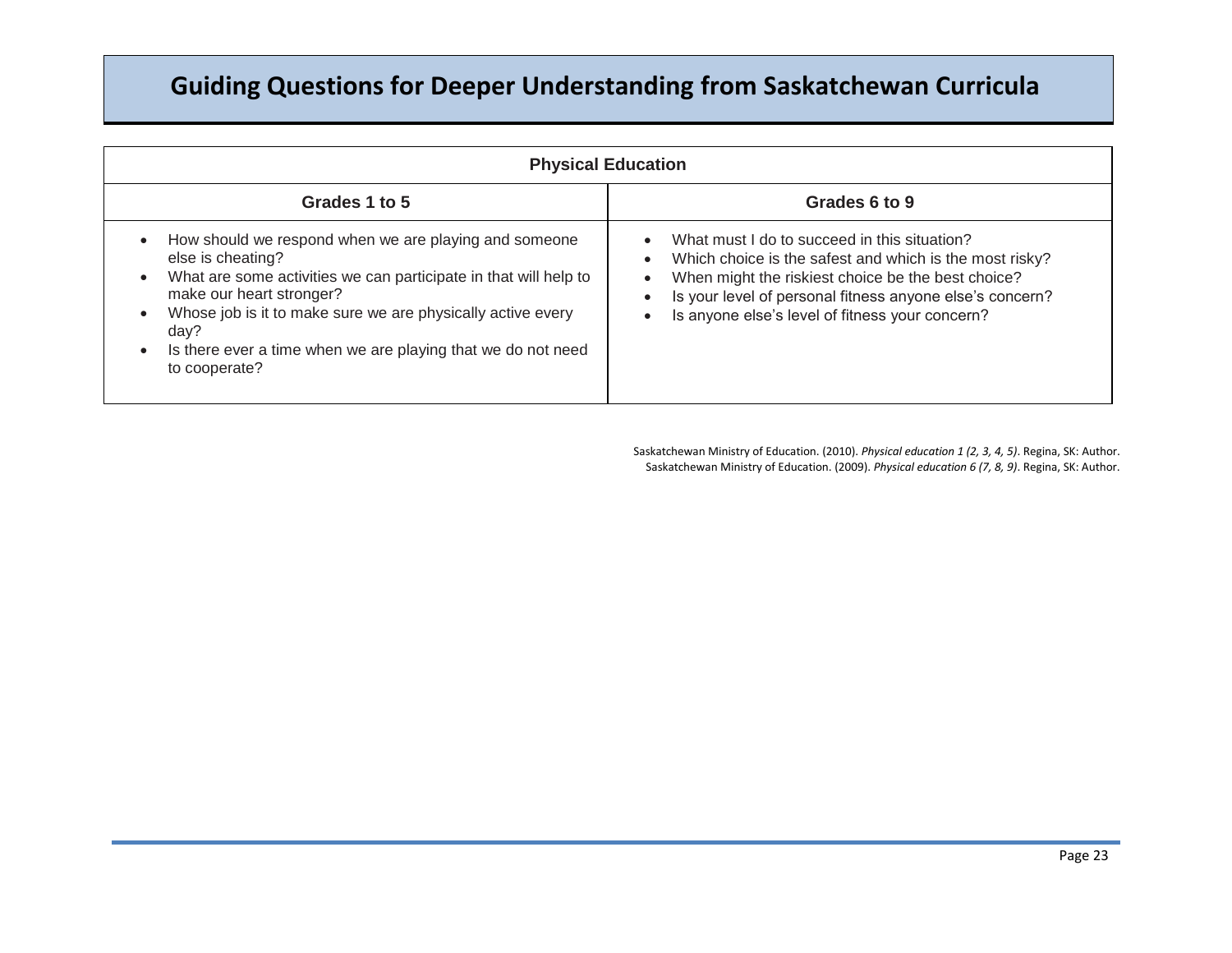| <b>Social Studies</b>                                                                                                                                                                                                                     |                                                                                                                                                                                   |                                                                                                                                                                                                                                                                                                   |                                                                                                                                                                                                                                                                            |                                                                                                                                                                                                                                                                                                               |
|-------------------------------------------------------------------------------------------------------------------------------------------------------------------------------------------------------------------------------------------|-----------------------------------------------------------------------------------------------------------------------------------------------------------------------------------|---------------------------------------------------------------------------------------------------------------------------------------------------------------------------------------------------------------------------------------------------------------------------------------------------|----------------------------------------------------------------------------------------------------------------------------------------------------------------------------------------------------------------------------------------------------------------------------|---------------------------------------------------------------------------------------------------------------------------------------------------------------------------------------------------------------------------------------------------------------------------------------------------------------|
| Grade 1                                                                                                                                                                                                                                   | Grade 2                                                                                                                                                                           | Grade 3                                                                                                                                                                                                                                                                                           | Grade 4                                                                                                                                                                                                                                                                    | Grade 5                                                                                                                                                                                                                                                                                                       |
| • What does my family do<br>for me?<br>• What is my role as a<br>member of my family or<br>other group to which I<br>belong?<br>• How do we meet our<br>needs?<br>• What are my rights and<br>responsibilities as a<br>Grade One student? | • What is a community?<br>• Who lives in my<br>community?<br>• How did my community<br>come to be what it is<br>today?<br>• How do we meet needs<br>and wants in my<br>community? | • What is daily life like for<br>a person my age in<br>(community X)?<br>• How are decisions made<br>in other communities?<br>• What is my relationship<br>to people in other<br>communities in<br>Saskatchewan, Canada,<br>and elsewhere in the<br>world?<br>• What makes a<br>community thrive? | • Who lives here and<br>why?<br>• What is the nature of the<br>relationship of people<br>and the land in<br>Saskatchewan?<br>• What can be done to<br>ensure continued<br>sustainable<br>development in<br>Saskatchewan?<br>• How does government<br>work in Saskatchewan? | • How did the geographic<br>area of modern day<br>Canada become as it is<br>today?<br>• What is the significance<br>of Canada's multicultural<br>make up?<br>• How does government<br>function in Canada?<br>• "What influence does"<br>the diverse geography of<br>Canada have on the<br>nation's character? |

Saskatchewan Ministry of Education. (2010). *Social studies 1 (2, 3, 4, 5)*. Regina, SK: Author.

| Grade 6                                                                                                                                         | Grade 7                                                                                                                                                                                                                                                                                | Grade 8       | Grade 9       |
|-------------------------------------------------------------------------------------------------------------------------------------------------|----------------------------------------------------------------------------------------------------------------------------------------------------------------------------------------------------------------------------------------------------------------------------------------|---------------|---------------|
| • What is life like for a person my<br>age in (country X)?<br>• What is my relationship to<br>people and places in other<br>Atlantic countries? | • What is the state of the<br>environment in Pacific and<br>northern countries?<br>How do various systems of<br>$\bullet$<br>government in Pacific and<br>Northern countries compare to<br>Canada?<br>• How does globalization affect<br>Canada and Pacific and<br>northern countries? | • None listed | • None listed |

Saskatchewan Ministry of Education. (2009). *Social studies 6 (7, 8, 9)*. Regina, SK: Author.